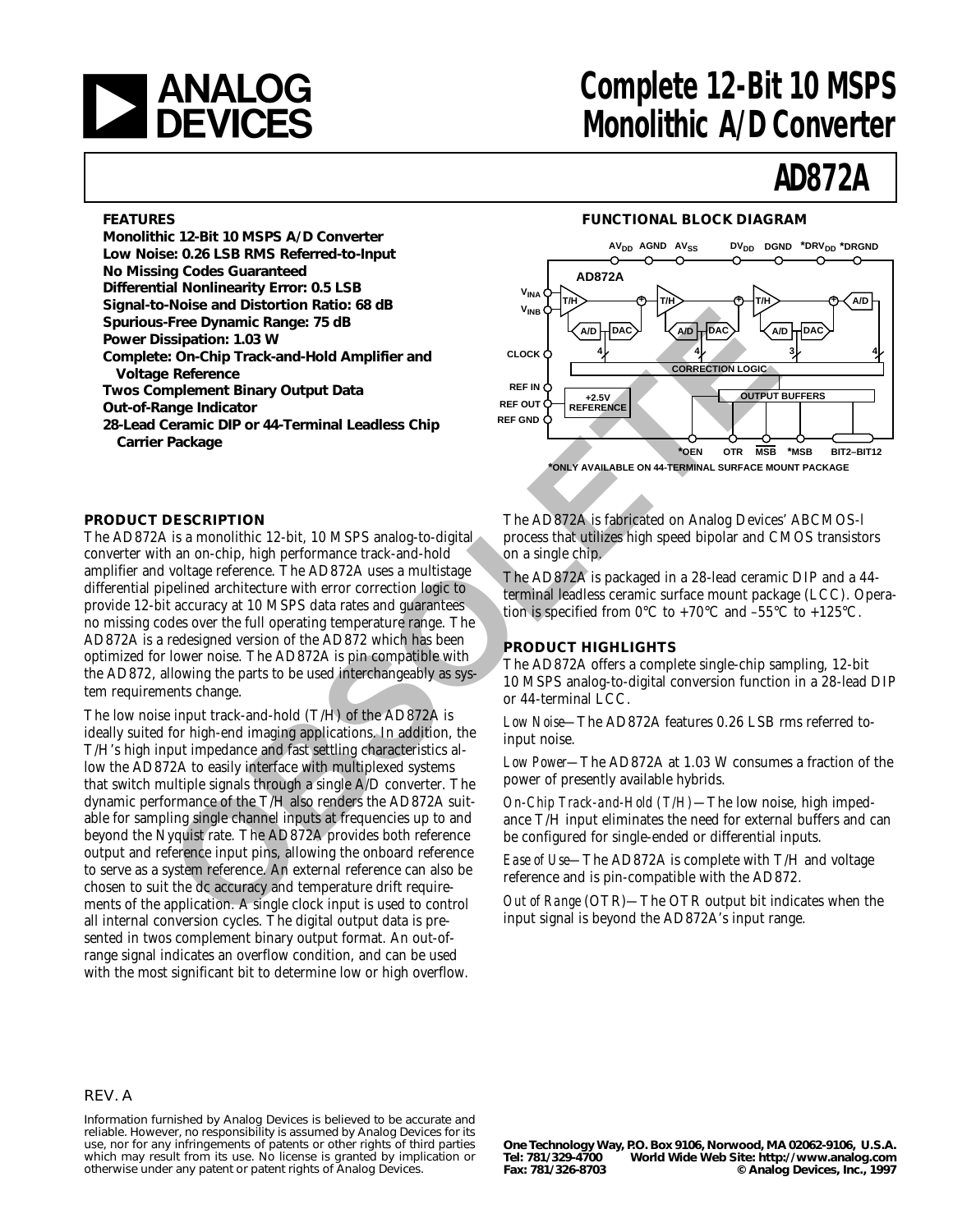# **AD872A–SPECIFICATIONS**

DC SPECIFICATIONS  $(T_{MIN}$  to  $T_{MAX}$ ,  $AV_{DD} = +5$  V,  $DV_{DD} = +5$  V,  $AV_{SS} = -5$  V,  $f_{SAMPLE} = 10$  MHz unless otherwise noted)

| <b>Parameter</b>                                                                                                                                                                                      | J Grade <sup>1</sup>                                 | S Grade <sup>1</sup>                                      | <b>Units</b>                                                                                                                                                                                                             |
|-------------------------------------------------------------------------------------------------------------------------------------------------------------------------------------------------------|------------------------------------------------------|-----------------------------------------------------------|--------------------------------------------------------------------------------------------------------------------------------------------------------------------------------------------------------------------------|
| <b>RESOLUTION</b>                                                                                                                                                                                     | 12                                                   | 12                                                        | <b>Bits min</b>                                                                                                                                                                                                          |
| <b>MAX CONVERSION RATE</b>                                                                                                                                                                            | 10                                                   | 10                                                        | MHz min                                                                                                                                                                                                                  |
| <b>INPUT REFERRED NOISE</b>                                                                                                                                                                           | 0.26                                                 | 0.26                                                      | LSB rms typ                                                                                                                                                                                                              |
| <b>ACCURACY</b><br><b>Integral Nonlinearity (INL)</b><br>Differential Nonlinearity (DNL)<br>No Missing Codes<br>Zero Error $(\mathcal{Q} +25^{\circ}C)^2$<br>Gain Error (@ +25°C) <sup>2</sup>        | $\pm 1.75$<br>$\pm 0.5$<br>12<br>$\pm 0.75$<br>±1.25 | $\pm 1.75$<br>$\pm 0.5$<br>12<br>$\pm 0.75$<br>$\pm 1.25$ | LSB typ<br>LSB typ<br><b>Bits Guaranteed</b><br>% FSR max<br>% FSR max                                                                                                                                                   |
| TEMPERATURE DRIFT<br>Zero Error<br>Gain Error <sup>3, 4</sup><br>Gain Error <sup>3, 5</sup>                                                                                                           | $\pm 0.15$<br>$\pm 0.80$<br>$\pm 0.25$               | $\pm 0.3$<br>±1.75<br>±0.50                               | % FSR max<br>% FSR max<br>% FSR max                                                                                                                                                                                      |
| POWER SUPPLY REJECTION <sup>6</sup><br>AV <sub>DD</sub> , DV <sub>DD</sub> (+5 V $\pm$ 0.25 V)<br>AV <sub>SS</sub> $(-5 V \pm 0.25 V)$                                                                | ±0.125<br>$\pm 0.125$                                | ±0.125<br>±0.125                                          | % FSR max<br>% FSR max                                                                                                                                                                                                   |
| <b>ANALOG INPUT</b><br><b>Input Range</b><br><b>Input Resistance</b><br><b>Input Capacitance</b>                                                                                                      | $\pm 1.0$<br>50<br>10                                | ±1.0<br>50<br>10                                          | V max<br>$k\Omega$ typ<br>pF typ                                                                                                                                                                                         |
| <b>INTERNAL VOLTAGE REFERENCE</b><br><b>Output Voltage</b><br><b>Output Voltage Tolerance</b><br>Output Current (Available for External Loads)<br>(External Load Should Not Change During Conversion) | 2.5<br>±20<br>2.0                                    | 2.5<br>$\pm 40$<br>2.0                                    | V typ<br>mV max<br>mA typ                                                                                                                                                                                                |
| REFERENCE INPUT RESISTANCE                                                                                                                                                                            | $\overline{5}$                                       | $\bf 5$                                                   | $k\Omega$                                                                                                                                                                                                                |
| <b>POWER SUPPLIES</b><br><b>Supply Voltages</b><br>AV <sub>DD</sub><br>$AV_{SS}$<br>$DV_{DD}$<br>$DRV_{DD}$ <sup>7</sup><br><b>Supply Current</b><br><b>IAV</b> <sub>DD</sub>                         | $+5$<br>$-5$<br>$+5$<br>$+5$<br>91                   | $+5$<br>$-5$<br>$+5$<br>$+5$<br>92                        | V $(\pm 5\% \text{ AV}_{DD} \text{ Operating})$<br>V $(\pm 5\% \text{ AV}_{SS} \text{ Operating})$<br>V $(\pm 5\%$ DV <sub>DD</sub> Operating)<br>V $(\pm 5\% \text{ DRV}_{DD} \text{ Operating})$<br>mA max (85 mA typ) |
| <b>IAV<sub>SS</sub></b><br>IDV <sub>DD</sub><br>IDRV <sub>DD</sub> <sup>7</sup>                                                                                                                       | 147<br>$20\,$<br>$\overline{c}$                      | 150<br>21<br>$\boldsymbol{2}$                             | mA max (115 mA typ)<br>mA max (7 mA typ)<br>mA                                                                                                                                                                           |
| POWER CONSUMPTION                                                                                                                                                                                     | 1.03<br>1.25                                         | 1.03<br>1.3                                               | W typ<br>W max                                                                                                                                                                                                           |

NOTES

<sup>1</sup>Temperature ranges are as follows: J Grade: 0°C to +70°C, S Grade: -55°C to +125°C.

 $^2$ Adjustable to zero with external potentiometers (see Zero and Gain Error Calibration section).<br> $^3+25^{\circ}{\rm C}$  to T<sub>MIN</sub> and +25°C to T<sub>MAX</sub>.<br> $^4$ Includes internal voltage reference drift

<sup>4</sup>Includes internal voltage reference drift.<br><sup>5</sup>Excludes internal voltage reference drift.

<sup>6</sup>Change in Gain Error as a function of the dc supply voltage (V<sub>NOMINAL</sub> to V<sub>MIN</sub>, V<sub>NOMINAL</sub> to V<sub>MAX</sub>).<br><sup>7</sup>I CC nackage only

<sup>7</sup>LCC package only.

Specifications subject to change without notice.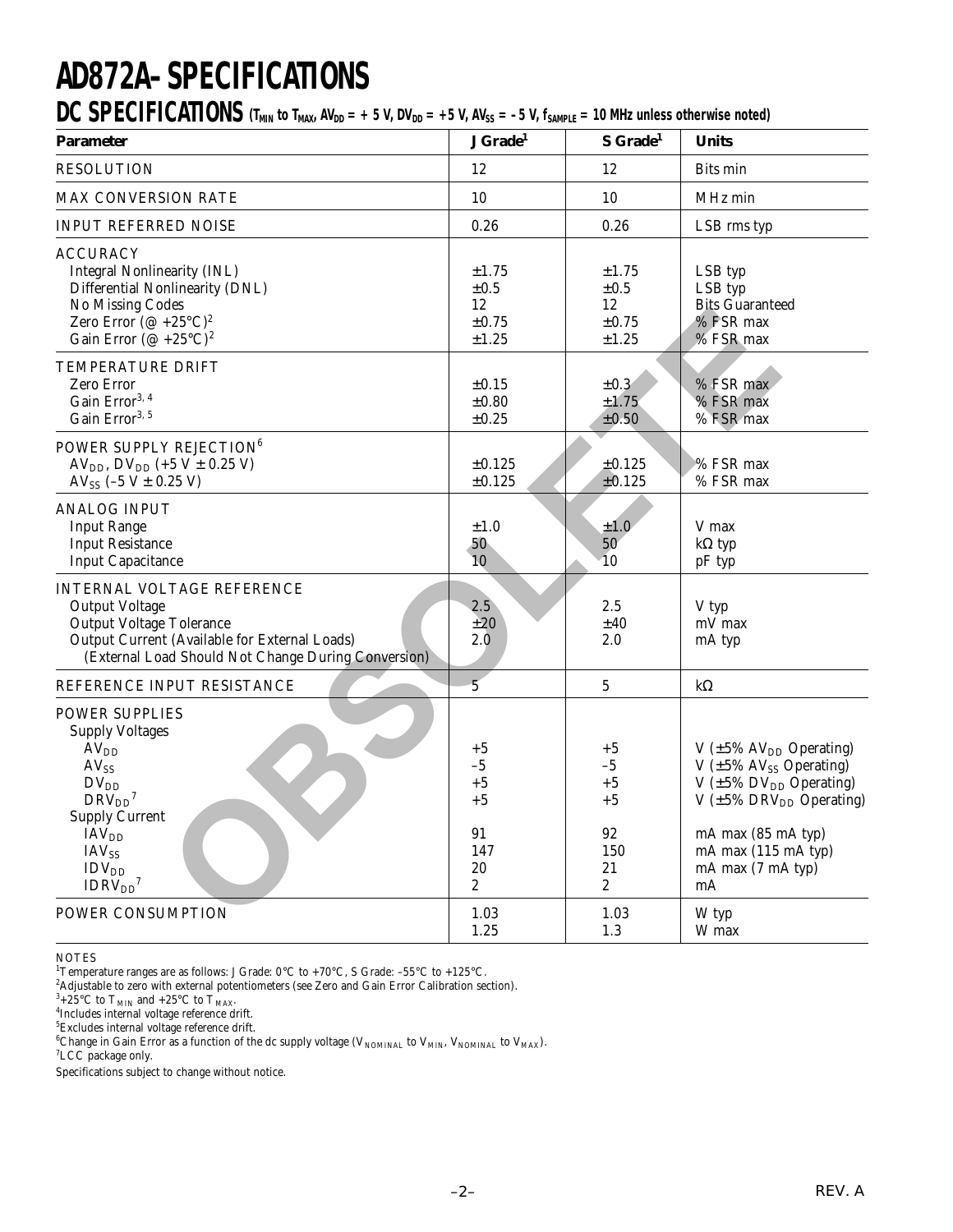AC SPECIFICATIONS  $(T_{MIN}$  to  $T_{MAX}$ ,  $AV_{DD} = +5$  V,  $DV_{DD} = +5$  V,  $AV_{SS} = -5$  V,  $f_{SAMPLE} = 10$  MHz unless otherwise noted)<sup>1</sup>

| <b>Parameter</b>                                                                                                                                                                                                                                                                                                 |                 | <b>J</b> Grade  | <b>S</b> Grade  | <b>Units</b>       |
|------------------------------------------------------------------------------------------------------------------------------------------------------------------------------------------------------------------------------------------------------------------------------------------------------------------|-----------------|-----------------|-----------------|--------------------|
| SIGNAL-TO-NOISE & DISTORTION RATIO (S/N+D)                                                                                                                                                                                                                                                                       |                 |                 |                 |                    |
| $f_{INPUT} = 1 MHz$                                                                                                                                                                                                                                                                                              |                 | 68              | 68              | dB typ             |
|                                                                                                                                                                                                                                                                                                                  |                 | 61              | 61              | dB min             |
| $f_{INPUT} = 4.99 \text{ MHz}$                                                                                                                                                                                                                                                                                   |                 | 66              | 66              | dB typ             |
| SIGNAL-TO-NOISE RATIO (SNR)                                                                                                                                                                                                                                                                                      |                 |                 |                 |                    |
| $f_{INPUT} = 1 \text{ MHz}$                                                                                                                                                                                                                                                                                      |                 | 69              | 69              | dB typ             |
| $f_{INPUT} = 4.99 \text{ MHz}$                                                                                                                                                                                                                                                                                   |                 | 67              | 67              | dB typ             |
| TOTAL HARMONIC DISTORTION (THD)                                                                                                                                                                                                                                                                                  |                 |                 |                 |                    |
| $f_{INPUT} = 1 MHz$                                                                                                                                                                                                                                                                                              |                 | $-74$           | -74             | dB typ             |
|                                                                                                                                                                                                                                                                                                                  |                 | $-63$           | $-62$           | dB max             |
| $f_{INPUT} = 4.99 \text{ MHz}$                                                                                                                                                                                                                                                                                   |                 | $-72$           | $-72$           | dB typ             |
|                                                                                                                                                                                                                                                                                                                  |                 |                 |                 |                    |
| SPURIOUS-FREE DYNAMIC RANGE (SFDR)                                                                                                                                                                                                                                                                               |                 |                 |                 |                    |
| $f_{INPUT} = 1 MHz$<br>$f_{INPUT} = 4.99 \text{ MHz}$                                                                                                                                                                                                                                                            |                 | 75<br>74        | 75<br>74        | $dB$ typ<br>dB typ |
|                                                                                                                                                                                                                                                                                                                  |                 |                 |                 |                    |
| INTERMODULATION DISTORTION (IMD) <sup>2</sup>                                                                                                                                                                                                                                                                    |                 |                 |                 |                    |
| <b>Second Order Products</b>                                                                                                                                                                                                                                                                                     |                 | -80             | -80             | dB typ             |
| <b>Third Order Products</b>                                                                                                                                                                                                                                                                                      |                 | $-73$           | $-73$           | dB typ             |
| <b>FULL POWER BANDWIDTH</b>                                                                                                                                                                                                                                                                                      |                 | 35              | 35              | MHz typ            |
| SMALL SIGNAL BANDWIDTH                                                                                                                                                                                                                                                                                           |                 | 35              | 35              | MHz typ            |
| <b>APERTURE DELAY</b>                                                                                                                                                                                                                                                                                            |                 | $6\phantom{.}6$ | 6               | ns typ             |
| <b>APERTURE JITTER</b>                                                                                                                                                                                                                                                                                           |                 | 16              | 16              | ps rms typ         |
| ACQUISITION TO FULL-SCALE STEP                                                                                                                                                                                                                                                                                   |                 | 40              | 40              | ns typ             |
| <b>OVERVOLTAGE RECOVERY TIME</b>                                                                                                                                                                                                                                                                                 |                 | 40              | 40              | ns typ             |
| <b>NOTES</b><br>${}^{1}f_{INPUT}$ amplitude = -0.5 dB full scale unless otherwise indicated. All measurements referred to a 0 dB (1.0 V pk) input signal unless otherwise indicated.<br><sup>2</sup> fa = 1.0 MHz, fb = 0.95 MHz with $t_{SAMPLE}$ = 10 MHz.<br>Specifications subject to change without notice. |                 |                 |                 |                    |
| <b>DIGITAL SPECIFICATIONS</b> (T <sub>MIN</sub> to T <sub>MAX</sub> , AV <sub>DD</sub> = + 5 V, DV <sub>DD</sub> = +5 V, AV <sub>SS</sub> = -5 V, f <sub>SAMPLE</sub> = 10 MHz unless otherwise noted)                                                                                                           |                 |                 |                 |                    |
| <b>Parameter</b>                                                                                                                                                                                                                                                                                                 | <b>Symbol</b>   |                 | J, S Grades     | <b>Units</b>       |
| <b>LOGIC INPUTS</b>                                                                                                                                                                                                                                                                                              |                 |                 |                 |                    |
| High Level Input Voltage                                                                                                                                                                                                                                                                                         | V <sub>IH</sub> |                 | $+2.0$          | V min              |
| Low Level Input Voltage                                                                                                                                                                                                                                                                                          | $\rm V_{II}$    |                 | $+0.8$          | V max              |
| High Level Input Current ( $V_{IN} = DV_{DD}$ )                                                                                                                                                                                                                                                                  | $I_{IH}$        |                 | 115             | µA max             |
| Low Level Input Current ( $V_{IN} = 0 V$ )                                                                                                                                                                                                                                                                       | $I_{IL}$        |                 | 115             | $\mu A$ max        |
| <b>Input Capacitance</b>                                                                                                                                                                                                                                                                                         | $C_{\text{IN}}$ |                 | $5\overline{)}$ | pF typ             |

### $\textbf{DIGITAL SPECIFICATIONS}$  (T<sub>MIN</sub> to T<sub>MAX</sub>, AV<sub>DD</sub> = + 5 V, DV<sub>DD</sub> = +5 V, AV<sub>SS</sub> = -5 V, f<sub>SAMPLE</sub> = 10 MHz unless otherwise noted)

| <b>Parameter</b>                                                                                                                                                                     | <b>Symbol</b>                                          | J, S Grades                  | <b>Units</b>                         |
|--------------------------------------------------------------------------------------------------------------------------------------------------------------------------------------|--------------------------------------------------------|------------------------------|--------------------------------------|
| <b>LOGIC INPUTS</b><br>High Level Input Voltage<br>Low Level Input Voltage                                                                                                           | $\rm V_{IH}$<br>$V_{IL}$                               | $+2.0$<br>$+0.8$             | V min<br>V max                       |
| High Level Input Current ( $V_{IN} = DV_{DD}$ )<br>Low Level Input Current ( $V_{IN} = 0 V$ )<br><b>Input Capacitance</b>                                                            | $I_{IH}$<br>$\mathbf{1}_{\mathrm{IL}}$<br>$C_{IN}$     | 115<br>115<br>5              | uA max<br>uA max<br>$pF$ typ         |
| <b>LOGIC OUTPUT</b><br>High Level Output Voltage $(I_{OH} = 0.5$ mA)<br>Low Level Output Voltage $(I_{OL} = 1.6$ mA)<br><b>Output Capacitance</b><br>Leakage (Three State, LCC Only) | $\rm V_{OH}$<br>$\rm V_{OL}$<br>$C_{\text{OUT}}$<br>IZ | $+2.4$<br>$+0.4$<br>5<br>±10 | V min<br>V max<br>$pF$ typ<br>µA max |

Specifications subject to change without notice.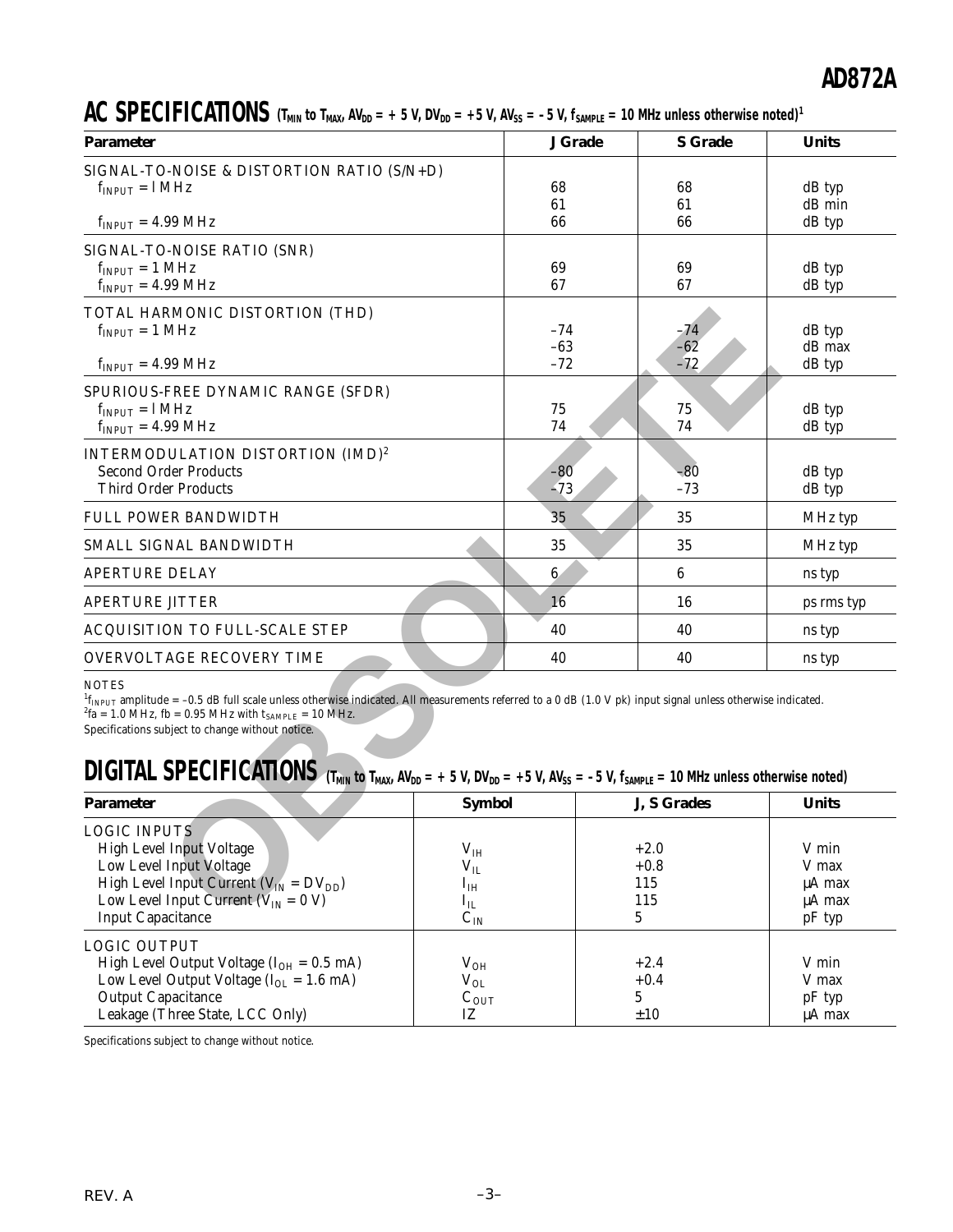#### **SWITCHING SPECIFICATIONS**  $V_{IN} = 2.0 V, V_{OL} = 0.4 V$  and  $V_{OH} = 2.4 V$  $V_{IN}$  = 2.0 V, V<sub>OL</sub> = 0.4 V and V<sub>OH</sub> = 2.4 V)

| <b>Parameter</b>                                   | <b>Symbol</b> | J, S Grades | <b>Units</b>                  |
|----------------------------------------------------|---------------|-------------|-------------------------------|
| Clock Period <sup>1</sup>                          | $t_C$         | 100         | ns min                        |
| <b>CLOCK Pulsewidth High</b>                       | $t_{CH}$      | 45          | ns min                        |
| <b>CLOCK Pulsewidth Low</b>                        | $t_{CL}$      | 45          | ns min                        |
| Clock Duty Cycle <sup>2</sup>                      |               | 40          | % min (50% typ)               |
|                                                    |               | 60          | $%$ max                       |
| <b>Output Delay</b>                                | $t_{OD}$      | 10          | ns min $(20 \text{ ns typ})$  |
| Pipeline Delay (Latency)                           |               |             | Clock Cycles                  |
| Data Access Time (LCC Package Only) <sup>2</sup>   | $t_{DD}$      | 50          | ns typ (100 pF Load)          |
| Output Float Delay (LCC Package Only) <sup>2</sup> | $\rm t_{HL}$  | 50          | ns typ $(10 \text{ pF}$ Load) |

#### **NOTES**



Figure 1. Timing Diagram

#### **ABSOLUTE MAXIMUM RATINGS<sup>1</sup>**

| ripenne Delay (Latency)<br>Data Access Time (LCC Package Only) <sup>2</sup>                                                                                                                                                                                                       |             | $t_{DD}$                 | J.<br>50                                 |                  | CIUCK CYCLES<br>ns typ (100 pF Load) |
|-----------------------------------------------------------------------------------------------------------------------------------------------------------------------------------------------------------------------------------------------------------------------------------|-------------|--------------------------|------------------------------------------|------------------|--------------------------------------|
| Output Float Delay (LCC Package Only) <sup>2</sup>                                                                                                                                                                                                                                |             | $t_{HL}$                 | $50\,$                                   |                  | ns typ (10 pF Load)                  |
| <b>NOTES</b><br><sup>1</sup> Conversion rate is operational down to 10 kHz without degradation in specified performance.<br><sup>2</sup> See section on Three-State Outputs for timing diagrams and applications information.<br>Specifications subject to change without notice. |             |                          |                                          |                  |                                      |
|                                                                                                                                                                                                                                                                                   |             |                          |                                          |                  |                                      |
| <b>VIN</b>                                                                                                                                                                                                                                                                        | $N+1$       |                          |                                          |                  |                                      |
| <b>CLOCK</b>                                                                                                                                                                                                                                                                      | $t_{CL}$    |                          | - t <sub>op</sub>                        |                  |                                      |
| <b>BIT 2-12</b><br>MSB, OTR                                                                                                                                                                                                                                                       |             |                          | <b>DATA</b><br><b>DATA</b><br>N<br>$N+1$ |                  |                                      |
|                                                                                                                                                                                                                                                                                   |             | Figure 1. Timing Diagram |                                          |                  |                                      |
| <b>ABSOLUTE MAXIMUM RATINGS1</b>                                                                                                                                                                                                                                                  |             |                          |                                          |                  |                                      |
| <b>Parameter</b>                                                                                                                                                                                                                                                                  |             | <b>With Respect to</b>   | Min                                      | <b>Max</b>       | <b>Units</b>                         |
| AV <sub>DD</sub>                                                                                                                                                                                                                                                                  | <b>AGND</b> |                          | $-0.5$                                   | $+6.5$           | <b>Volts</b>                         |
| $AV_{SS}$                                                                                                                                                                                                                                                                         | <b>AGND</b> |                          | $-6.5$                                   | $+0.5$           | <b>Volts</b>                         |
| $DV_{DD}$ , $DRV_{DD}^2$                                                                                                                                                                                                                                                          |             | DGND, DRGND <sup>2</sup> | $-0.5$                                   | $+6.5$           | <b>Volts</b>                         |
| $DRV_{DD}^2$                                                                                                                                                                                                                                                                      | $DV_{DD}$   |                          | $-6.5$                                   | $+6.5$           | <b>Volts</b>                         |
| <b>DRGND</b>                                                                                                                                                                                                                                                                      | <b>DGND</b> |                          | $-0.3$                                   | $+0.3$           | <b>Volts</b>                         |
| <b>AGND</b>                                                                                                                                                                                                                                                                       | <b>DGND</b> |                          | $-1.0$                                   | $+1.0$           | <b>Volts</b>                         |
| AV <sub>DD</sub>                                                                                                                                                                                                                                                                  | $DV_{DD}$   |                          | $-6.5$                                   | $+6.5$           | <b>Volts</b>                         |
| Clock Input, $OEN^2$                                                                                                                                                                                                                                                              | <b>DGND</b> |                          | $-0.5$                                   | $DV_{DD} + 0.5$  | <b>Volts</b>                         |
| <b>Digital Outputs</b>                                                                                                                                                                                                                                                            | <b>DGND</b> |                          | $-0.5$                                   | $DV_{DD}$ + 0.3  | <b>Volts</b>                         |
| $VINA$ , $VINB$ , REF IN                                                                                                                                                                                                                                                          | <b>AGND</b> |                          | $-6.5$                                   | $+6.5$           | <b>Volts</b>                         |
| <b>REF IN</b>                                                                                                                                                                                                                                                                     | <b>AGND</b> |                          | $AV_{SS}$                                | AV <sub>DD</sub> | <b>Volts</b>                         |
| <b>Junction Temperature</b>                                                                                                                                                                                                                                                       |             |                          |                                          | $+150$           | $^{\circ} \text{C}$                  |
| <b>Storage Temperature</b>                                                                                                                                                                                                                                                        |             |                          | $-65$                                    | $+150$           | $^{\circ}{\rm C}$                    |
| Lead Temperature (10 sec)                                                                                                                                                                                                                                                         |             |                          |                                          | $+300$           | $\rm ^{\circ}C$                      |
|                                                                                                                                                                                                                                                                                   |             |                          |                                          |                  |                                      |

**NOTES** 

<sup>1</sup>Stresses above those listed under Absolute Maximum Ratings may cause permanent damage to the device. This is a stress rating only; functional operation of the device at these or any other conditions above those indicated in the operational sections of this specification is not implied. Exposure to absolute maximum ratings for extended periods may affect device reliability. 2 LCC package only.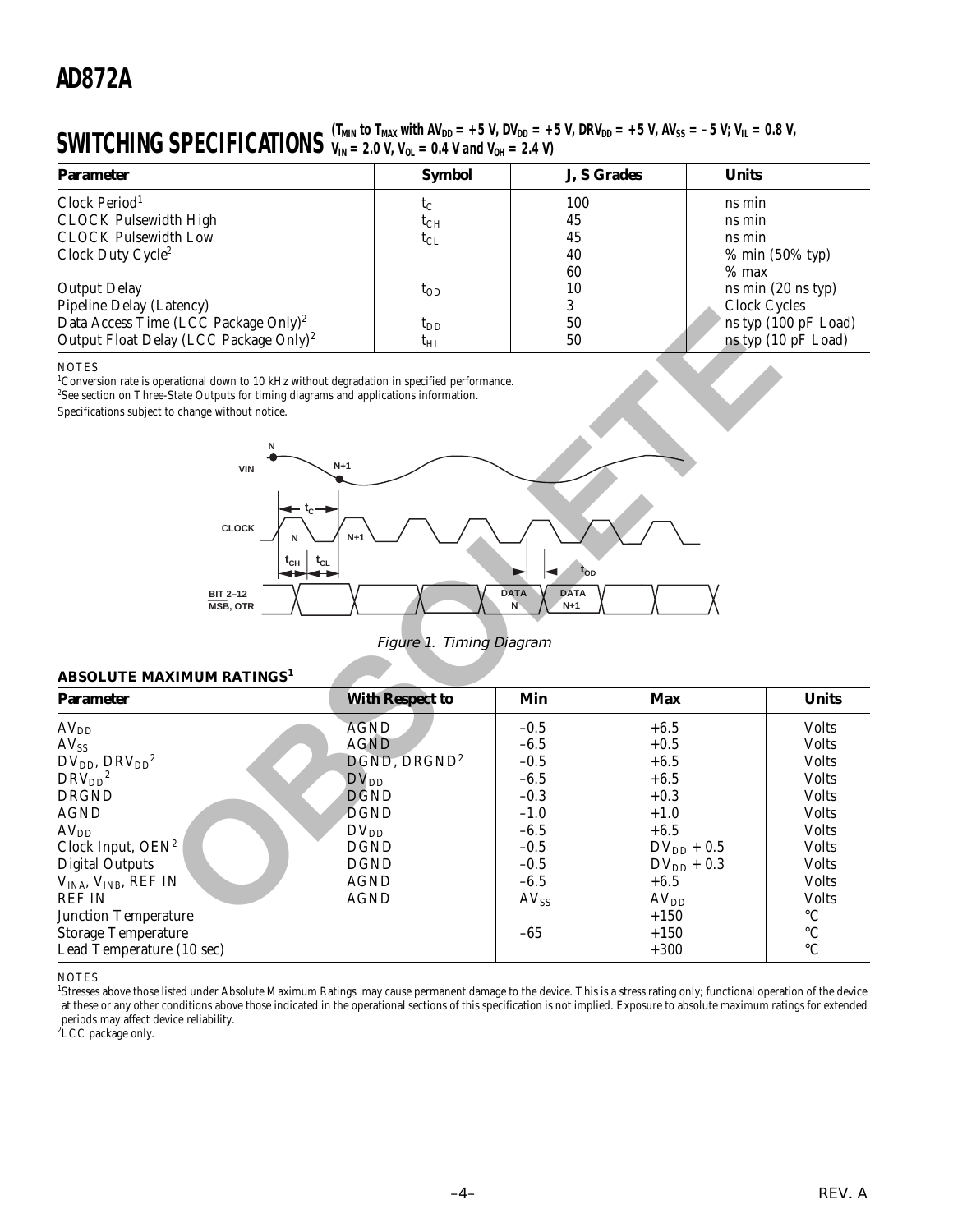| <b>Symbol</b>           | <b>DIP</b><br>Pin No.                                           | <b>LCC</b><br>Pin No.                     | <b>Type</b>    | <b>Name and Function</b>                                                                                                                               |
|-------------------------|-----------------------------------------------------------------|-------------------------------------------|----------------|--------------------------------------------------------------------------------------------------------------------------------------------------------|
| V <sub>INA</sub>        | $\mathbf{1}$                                                    | $\mathbf{1}$                              | AI             | (+) Analog Input Signal on the differential input amplifier.                                                                                           |
| V <sub>INB</sub>        | $\overline{c}$                                                  | $\boldsymbol{2}$                          | AI             | (-) Analog Input Signal on the differential input amplifier.                                                                                           |
| $AV_{SS}$               | 3, 25                                                           | 5, 40                                     | ${\bf P}$      | -5 V Analog Supply.                                                                                                                                    |
| AV <sub>DD</sub>        | 4                                                               | 6,38                                      | $\mathbf P$    | +5 V Analog Supply.                                                                                                                                    |
| <b>AGND</b>             | 5, 24                                                           | 9, 36                                     | P              | Analog Ground.                                                                                                                                         |
| <b>DGND</b>             | 6,23                                                            | 10                                        | P              | Digital Ground.                                                                                                                                        |
| $DV_{DD}$               | 7, 22                                                           | 33                                        | P              | +5 V Digital Supply.                                                                                                                                   |
| BIT 12 (LSB)            | 8                                                               | 16                                        | D <sub>O</sub> | Least Significant Bit.                                                                                                                                 |
| <b>BIT 2-BIT 11</b>     | $18-9$                                                          | $26 - 17$                                 | D <sub>O</sub> | Data Bits 2 through 11.                                                                                                                                |
| $\overline{\text{MSB}}$ | 19                                                              | 29                                        | D <sub>O</sub> | Inverted Most Significant Bit. Provides twos complement output<br>data format.                                                                         |
| <b>OTR</b>              | 20                                                              | 30                                        | D <sub>O</sub> | Out of Range is Active HIGH on the leading edge of Code 0 or the<br>trailing edge of Code 4096. See Output Data Format Table III.                      |
| <b>CLK</b>              | 21                                                              | 31                                        | DI             | Clock Input. The AD872A will initiate a conversion on the rising<br>edge of the clock input. See the Timing Diagram for details.                       |
| <b>REF OUT</b>          | 26                                                              | 41                                        | AO             | +2.5 V Reference Output. Tie to REF IN for normal operation.                                                                                           |
| <b>REF GND</b>          | 27                                                              | 42                                        | AI             | Reference Ground.                                                                                                                                      |
| <b>REF IN</b>           | 28                                                              | 43                                        | AI             | Reference Input. $+2.5$ V input gives $\pm 1$ V full-scale range.                                                                                      |
| DRV <sub>DD</sub>       | N/A                                                             | 12, 32                                    | $\mathbf P$    | +5 V Digital Supply for the output drivers.                                                                                                            |
| N <sub>C</sub>          | N/A                                                             | 3, 4, 7, 8, 14, 15,<br>28, 35, 37, 39, 44 |                | No Connect.                                                                                                                                            |
| <b>DRGND</b>            | N/A                                                             | 11, 34                                    | $\mathbf{P}$   | Digital Ground for the output drivers. (See section on Power Supply<br>Decoupling for details on DRV <sub>DD</sub> and DRGND.)                         |
| <b>OEN</b>              | N/A                                                             | 13                                        | DI             | Output Enable. See the Three State Output Timing Diagram for details.                                                                                  |
| BIT <sub>1</sub>        | N/A                                                             | 27                                        | D <sub>O</sub> | Most Significant Bit.                                                                                                                                  |
|                         | 44-terminal surface mount package.                              |                                           |                | TYPE: AI = Analog Input; AO = Analog Output; DI = Digital Input; DO = Digital Output; P = Power; N/A = Not Available on 28-lead DIP. Only available on |
|                         |                                                                 | 28-Lead Ceramic DIP                       |                | PIN CONFIGURATIONS<br><b>44-Terminal LCC</b>                                                                                                           |
|                         |                                                                 |                                           |                |                                                                                                                                                        |
|                         |                                                                 |                                           |                | REF GND<br>REF OUT<br>REF IN                                                                                                                           |
|                         | $\mathbf{1}$<br><b>VINA</b>                                     | 28 REF IN                                 |                | AV <sub>SS</sub><br>w⊪y<br>V<br>V <sub>INA</sub><br>ی<br>اللہ<br>$\tilde{\mathbf{z}}$<br>22                                                            |
|                         | V <sub>INB</sub><br>AV <sub>SS</sub><br>$\overline{\mathbf{3}}$ | 27 REF GND<br>26 REF OUT                  |                | 6<br>42<br>41<br>40<br>5<br>$\overline{\mathbf{4}}$<br>$\mathbf{3}$<br>$\mathbf 2$<br>44<br>43<br>39N<br>$NC$   7                                      |

#### **PIN DESCRIPTION**



#### **PIN CONFIGURATIONS**



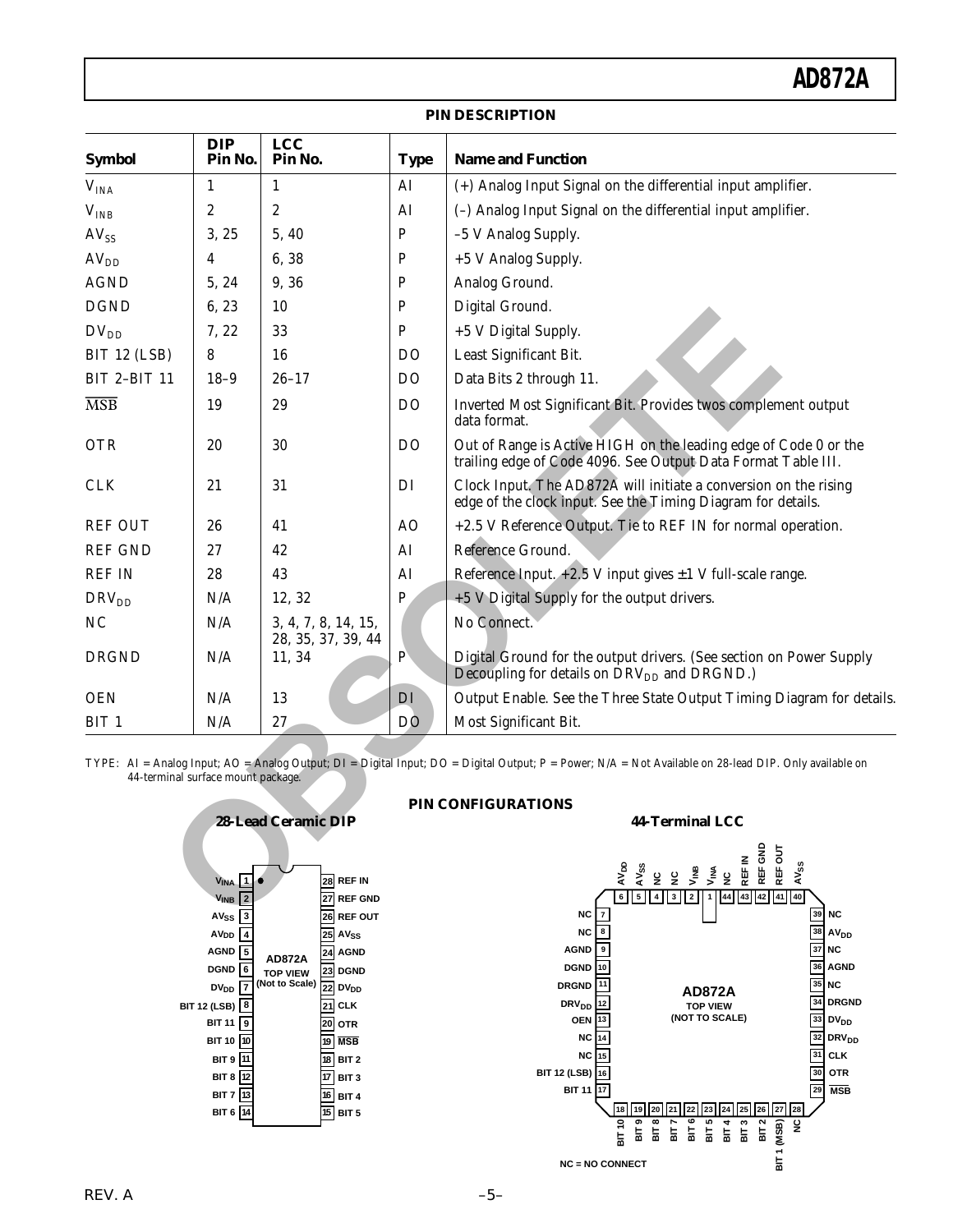#### **DEFINITIONS OF SPECIFICATIONS**

#### **LINEARITY ERROR (INL)**

Linearity error refers to the deviation of each individual code from a line drawn from "negative full scale" through "positive full scale." The point used as "negative full scale" occurs 1/2 LSB before the first code transition. "Positive full scale" is defined as a level 1 1/2 LSB beyond the last code transition. The deviation is measured from the middle of each particular code to the true straight line.

#### **DIFFERENTIAL LINEARITY ERROR (DNL, NO MISSING CODES)**

An ideal ADC exhibits code transitions that are exactly 1 LSB apart. DNL is the deviation from this ideal value. Guaranteed no missing codes to 12-bit resolution indicates that all 4096 codes must be present over all operating ranges.

#### **ZERO ERROR**

The major carry transition should occur for an analog value 1/2 LSB below analog common. Zero error is defined as the deviation of the actual transition from that point. The zero error and temperature drift specify the initial deviation and maximum change in the zero error over temperature.

#### **GAIN ERROR**

The first code transition should occur for an analog value 1/2 LSB above nominal negative full scale. The last transition should occur for an analog value 1 1/2 LSB below the nominal positive full scale. Gain error is the deviation of the actual difference between first and last code transitions and the ideal difference between first and last code transitions.

#### **TEMPERATURE DRIFT**

The temperature drift for zero error and gain error specifies the maximum change from the initial  $(+25^{\circ}C)$  value to the value at  $T<sub>MIN</sub>$  or  $T<sub>MAX</sub>$ .

#### **POWER SUPPLY REJECTION**

The specifications show the maximum change in the converter's full scale as the supplies are varied from nominal to min/max values.

#### **APERTURE JITTER**

Aperture jitter is the variation in aperture delay for successive samples and is manifested as noise on the input to the A/D.

#### **APERTURE DELAY**

Aperture delay is a measure of the Track-and-Hold Amplifier (THA) performance and is measured from the rising edge of the clock input to when the input signal is held for conversion.

#### **OVERVOLTAGE RECOVERY TIME**

Overvoltage recovery time is defined as that amount of time required for the ADC to achieve a specified accuracy after an overvoltage (50% greater than full-scale range), measured from the time the overvoltage signal reenters the converter's range.

#### **DYNAMIC SPECIFICATIONS**

#### **SIGNAL-TO-NOISE AND DISTORTION (S/N+D) RATIO**

S/N+D is the ratio of the rms value of the measured input signal to the rms sum of all other spectral components below the Nyquist frequency, including harmonics but excluding dc. The value for S/N+D is expressed in decibels.

#### **TOTAL HARMONIC DISTORTION (THD)**

THD is the ratio of the rms sum of the first six harmonic components to the rms value of the measured input signal and is expressed as a percentage or in decibels.

#### **INTERMODULATION DISTORTION (IMD)**

With inputs consisting of sine waves at two frequencies, fa and fb, any device with nonlinearities will create distortion products, of order  $(m + n)$ , at sum and difference frequencies of mfa  $\pm$ nfb, where m,  $n = 0, 1, 2, 3, \ldots$  Intermodulation terms are those for which m or n is not equal to zero. For example, the second order terms are  $(fa + fb)$  and  $(fa - fb)$ , and the third order terms are  $(2 \text{ fa} + \text{fb})$ ,  $(2 \text{ fa} - \text{fb})$ ,  $(\text{fa} + 2 \text{ fb})$  and  $(2 \text{ fb} - \text{fa})$ . The IMD products are expressed as the decibel ratio of the rms sum of the measured input signals to the rms sum of the distortion terms. The two signals are of equal amplitude and the peak value of their sums is –0.5 dB from full scale. The IMD products are normalized to a 0 dB input signal. Value for SNN+1) **Example the COVALE CONSTRANGING** (declination for the conduction include the conduction include Clumpter and down the side of the maximum of the maximum of the maximum of the conduction include the condu

#### **FULL-POWER BANDWIDTH**

The full-power bandwidth is that input frequency at which the amplitude of the reconstructed fundamental is reduced by 3 dB for a full-scale input.

#### **SPURIOUS FREE DYNAMIC RANGE**

The difference, in dB, between the rms amplitude of the input signal and the peak spurious signal.

#### **ORDERING GUIDE**

| Model                 | <b>Temperature Range</b>            | Package Option <sup>1</sup> |
|-----------------------|-------------------------------------|-----------------------------|
| AD872AJD              | $0^{\circ}$ C to +70 $^{\circ}$ C   | $D-28$                      |
| AD872AJE              | $0^{\circ}$ C to +70 $^{\circ}$ C   | $E-44A$                     |
| AD872ASD <sup>2</sup> | $-55^{\circ}$ C to $+125^{\circ}$ C | $D-28$                      |
| $AD872ASE^2$          | $-55^{\circ}$ C to $+125^{\circ}$ C | $E-44A$                     |

**NOTES** 

 ${}^{1}D$  = Ceramic DIP, E = Leadless Ceramic Chip Carrier. <sup>2</sup>MIL-STD-883 version will be available; contact factory.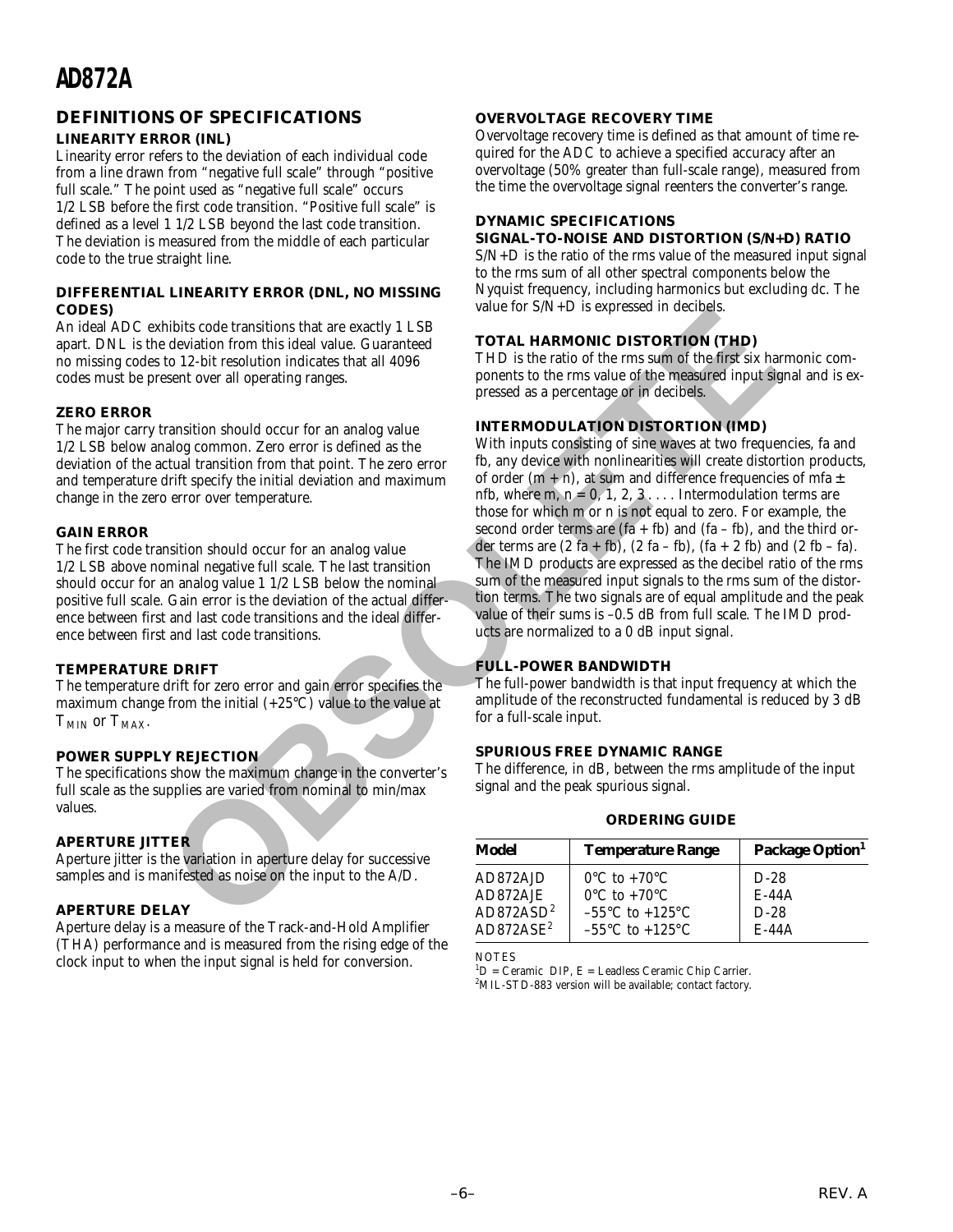### **Dynamic Characteristics–Sample Rate: 10 MSPS–AD872A**



Figure 2. AD872A S/(N+D) Input Frequency



Figure 3. AD872A Distortion vs. Input Frequency, Full-Scale Input



Figure 4. AD872A Typical FFT,  $f_{IN} = 1$  MHz,  $f_{IN}$  Amplitude = -0.5 dB



Figure 5. AD872A Typical FFT,  $f_{IN} = 1$  MHz,  $f_{IN}$  Amplitude = -6 dB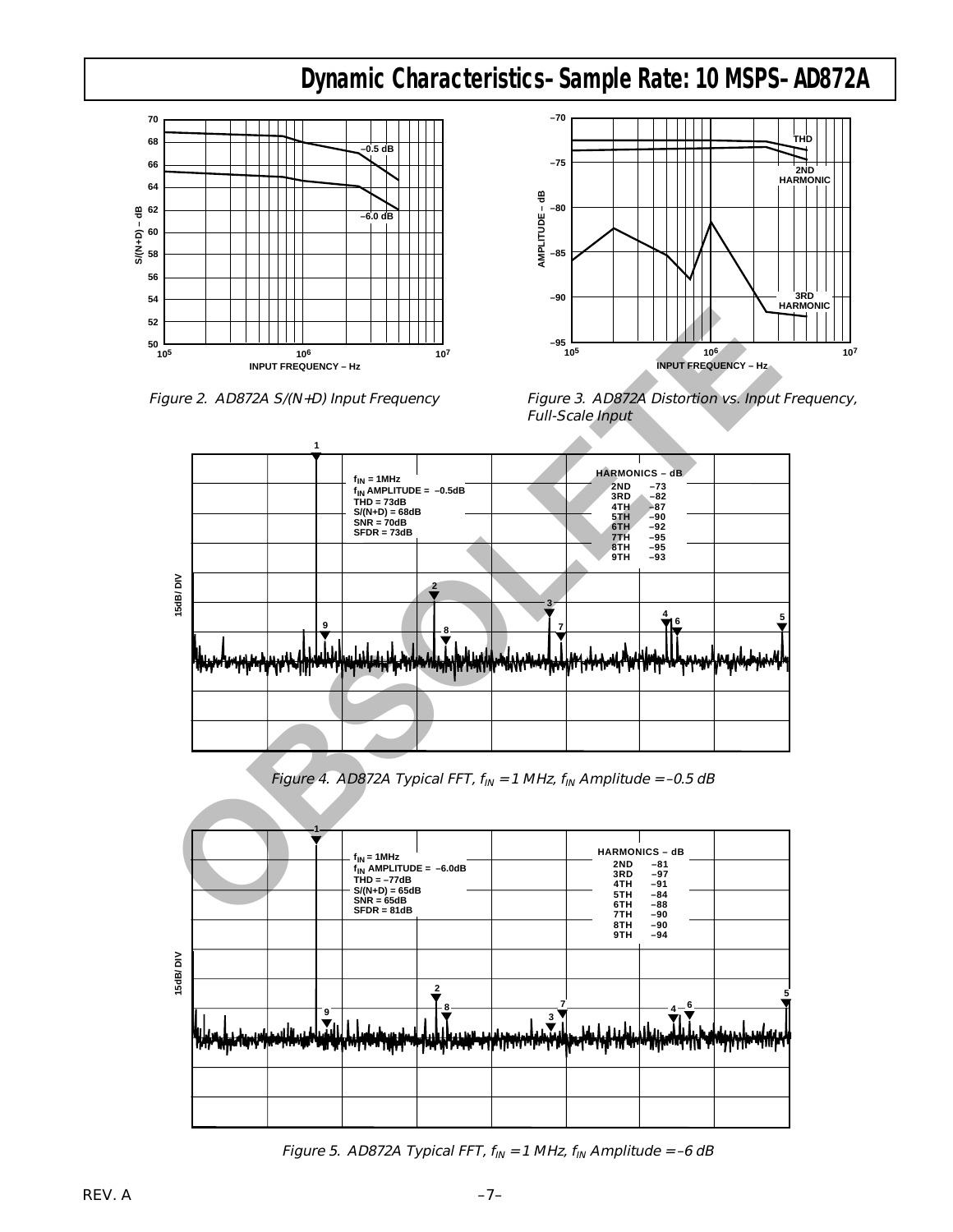### **AD872A–Dynamic Characteristics–Sample Rate: 10 MSPS**



Figure 6. AD872A Typical FFT,  $f_{IN}$  = 750 kHz



Figure 7. AD872A Typical FFT,  $f_{IN} = 5$  MHz



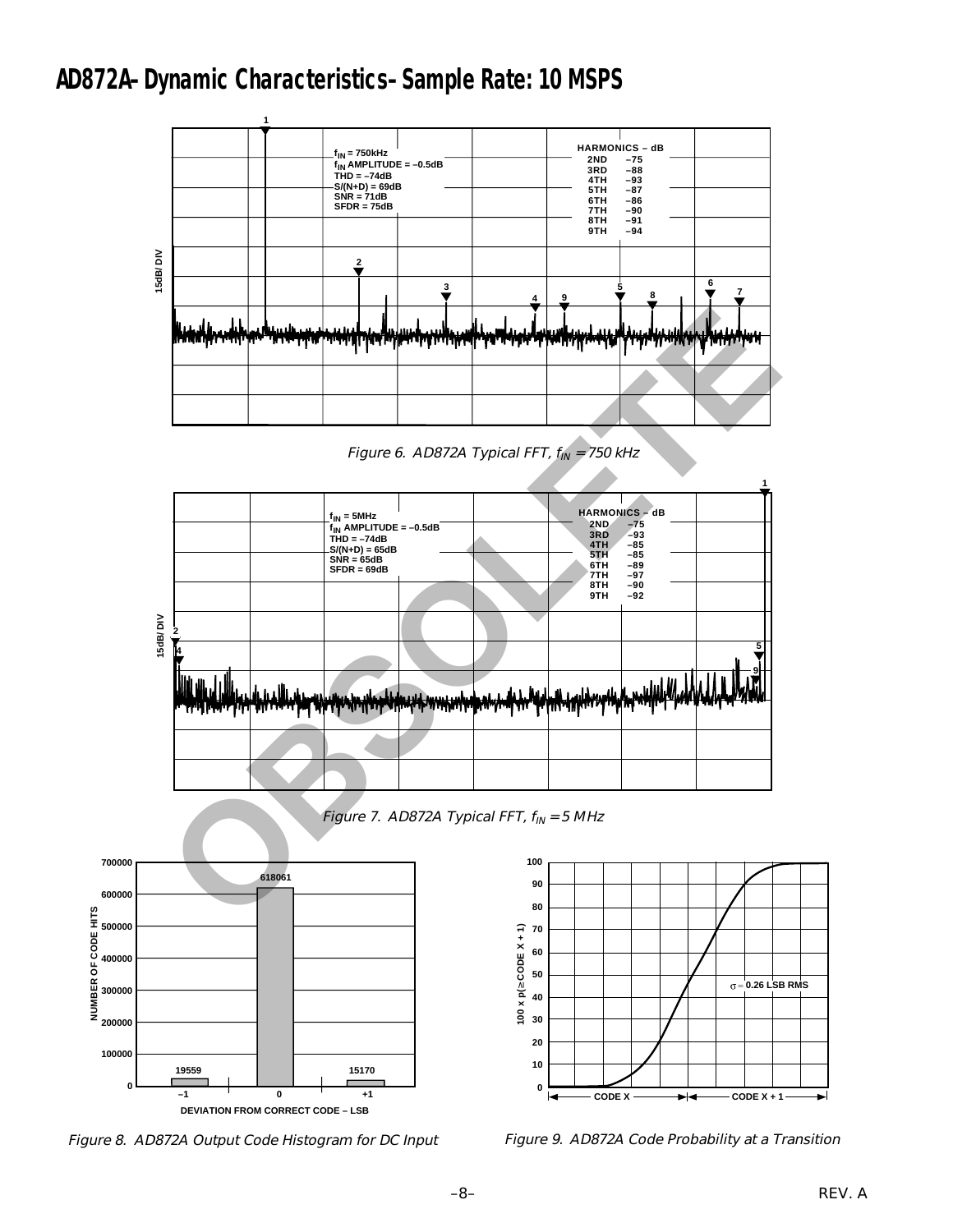#### **THEORY OF OPERATION**

The AD872A is implemented using a 4-stage pipelined multiple flash architecture. A differential input track-and-hold amplifier (THA) acquires the input and converts the input voltage into a differential current. A 4-bit approximation of the input is made by the first flash converter, and an accurate analog representation of this 4-bit guess is generated by a digital-to-analog converter. This approximation is subtracted from the THA output to produce a remainder, or residue. This residue is then sampled and held by the second THA, and a 4-bit approximation is generated and subtracted by the second stage. Once the second THA goes into hold, the first stage goes back into track to acquire a new input signal. The third stage provides a 3-bit approximation/subtraction operation, and produces the final residue, which is passed to a final 4-bit flash converter. The 15 output bits from the 4 flash converters are accumulated in the correction logic block, which adds the bits together using the appropriate correction algorithm, to produce the 12-bit output word. The digital output, together with overrange indicator, is latched into an output buffer to drive the output pins.

The additional THA inserted in each stage of the AD872A architecture allows pipelining of the conversion. In essence, the converter is converting multiple inputs simultaneously, processing them through the converter chain serially. This means that while the converter is capable of capturing a new input sample every clock cycle, it actually takes three clock cycles for the conversion to be fully processed and appear at the output. This "pipeline delay" is often referred to as latency, and is not a concern in most applications, however there are some cases where it may be a consideration. For example, some applications call for the A/D converter to be placed in a high speed feedback loop, where its input is servoed to provide a desired result at the digital output (e.g., offset calibration or zero restoration in video applications). In these cases the three clock cycle delay through the pipeline must be accounted for in the loop stability calculations. Also, because the converter is working on three conversions simultaneously, major disruptions to the part (such as a large glitch on the supplies or reference) may corrupt three data samples. Finally, there will be a minimum clock rate below which the THA droop corrupts the signal in the pipeline. In the case of the AD872A, this minimum clock rate is 10 kHz. to hold, the first stage goes back into track to<br>
in the signal. The third stage provides a 3 bit ap-<br>
subset concerned provides a 3 bit ap-<br>
mom. It also converte are accumulated in the<br>
mom. The space do a final 4-bit f

The high impedance differential inputs of the AD872A allow a variety of input configurations (see APPLYING THE AD872A), The AD872A converts the voltage difference between the  $V<sub>INA</sub>$ and  $V_{INB}$  pins. For single-ended applications, one input pin ( $V<sub>INA</sub>$  or  $V<sub>INB</sub>$ ) may be grounded, but even in this case the differential input can provide a performance boost: for example, for an input coming from a coaxial cable,  $V_{INB}$  can be tied to the shield ground, allowing the AD872A to reject shield noise as common mode. The high input impedance of the device minimizes external driving requirements and allows the user to externally select the appropriate termination impedance for the application.

The AD872A clock circuitry uses both edges of the clock in its internal timing circuitry (see spec page for exact timing requirements). The AD872A samples the analog input on the rising edge of the clock input. During the clock low time (between the falling edge and rising edge of the clock) the input THA is in track mode; during the clock high time it is in hold. System disturbances just prior to the rising edge of the clock may cause the part to acquire the wrong value, and should be minimized.

While the part uses both clock edges for its timing, jitter is only a significant issue for the rising edge of the clock (see CLOCK INPUT section).

#### **APPLYING THE AD872A ANALOG INPUTS**

The AD872A features a high impedance differential input that can readily operate on either single-ended or differential input signals. Table I summarizes the nominal input voltage span for both single-ended and differential modes, assuming a 2.5 V reference input.

|  |  |  | Table I. Input Voltage Span |  |
|--|--|--|-----------------------------|--|
|--|--|--|-----------------------------|--|

|              | $\mathbf{V}_{\mathbf{INA}}$ | $\mathbf{V_{INB}}$ | $V_{INA} - V_{INB}$               |
|--------------|-----------------------------|--------------------|-----------------------------------|
| Single-Ended | $+1$ V                      | <b>GND</b>         | $+1$ V (Positive Full Scale)      |
|              |                             | <b>GND</b>         | -1 V (Negative Full Scale)        |
| Differential | $+0.5$ V                    | $-0.5$ V           | +1 V (Positive Full Scale)        |
|              |                             | $+0.5$ V           | $-1 \nabla$ (Negative Full Scale) |

Figure 10 shows an approximate model for the analog input circuit. As this model indicates, when the input exceeds 1.6 V (with respect to AGND), the input device may saturate, causing the input impedance to drop substantially and significantly reducing the performance of the part. Input compliance in the negative direction is somewhat larger, showing virtually no degradation in performance for inputs as low as –1.9 V.



Figure 10. AD872A Equivalent Analog Input Circuit Figure 11 illustrates the effect of varying the common-mode voltage of a –0.5 dB input signal on total harmonic distortion.



Figure 11. AD872A Total Harmonic Distortion vs. CM Input Voltage,  $f_{IN}$  = 1 MHz, FS = 10 MSPS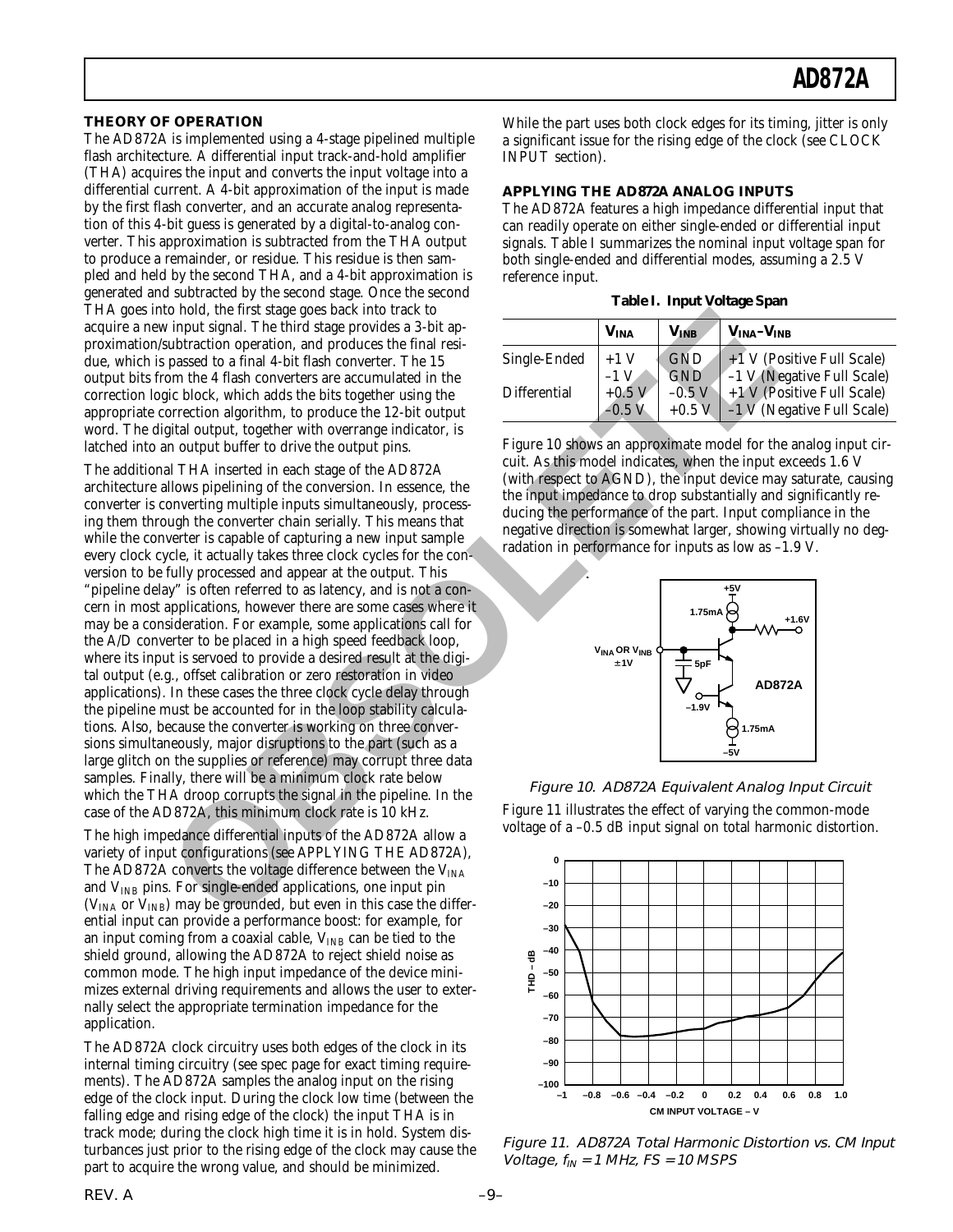Figure 12 shows the common-mode rejection performance vs. frequency for a 1 V p-p common-mode input. This excellent common-mode rejection over a wide bandwidth affords the user the opportunity to eliminate many potential sources of input noise as common mode by using the differential input structure of the AD872A.



Figure 12. Common-Mode Rejection vs. Input Frequency, 1 V p-p Input

Figures 13 and 14 illustrate typical input connections for singleended inputs.



Figure 13. AD872A Single-Ended Input Connection



Figure 14. AD872A Single-Ended Input Connection Using a Shielded Cable

The cable shield is used as a ground connection for the  $V_{INB}$  input, providing the best possible rejection of the cable noise from the input signal. Note also that the high input impedance of the AD872A allows the user to select the termination impedance, be it 50 ohms, or some other value. Furthermore, unlike many flash converters, most AD872A applications will not require an external buffer amplifier. If such an amplifier is required, we suggest either the AD811 or AD9617.

Figure 15 illustrates how external amplifiers may be used to convert a single-ended input into a differential signal. The resistor values of 536 Ω and 562 Ω were selected to provide optimum phase matching between U1 and U2.



Figure 15. Single-Ended to Differential Connections; U1, U2 = AD811 or AD9617

The use of the differential input signal can help to minimize even-order distortion from the input THA where performance beyond –70 dB is desired.

Figure 16 shows the AD872A large signal (–0.5 dB) and small signal (–20 dB) frequency response.



 Figure 16. Full Power (–0.5 dB) and Small Signal Response (–20 dB) vs. Input Frequency

The AD872A's wide input bandwidth facilitates rapid acquisition of transient input signals: the input THA can typically settle to 12-bit accuracy from a full-scale input step in less than 40 ns. Figure 17 illustrates the typical acquisition of a full-scale input step.



Figure 17. Typical AD872A Settling Time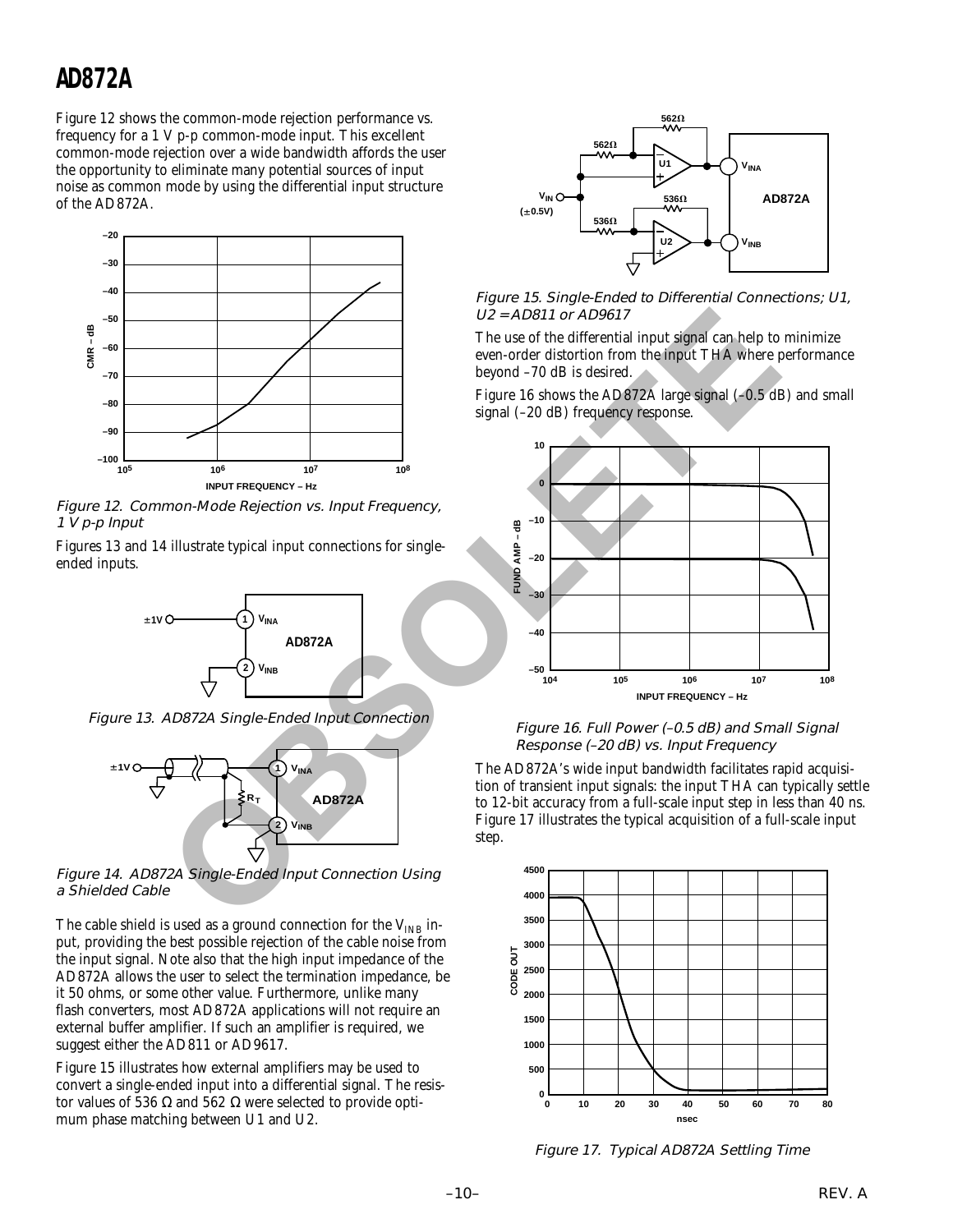The wide input bandwidth and superior dynamic performance of the input THA make the AD872A suitable for undersampling applications where the input frequency exceeds half the sample frequency. The input THA is designed to recover rapidly from input overdrive conditions, returning from a 50% overdrive in less than 40 ns.

Because of the THA's exceptionally wide input bandwidth, some users may find the AD872A is sensitive to noise at frequencies from 10 MHz to 50 MHz that other converters are incapable of responding to. This sensitivity can be mitigated by careful use of the differential inputs (see previous paragraphs). Additionally, Figure 18 shows how a small capacitor (10 pF-20 pF for 50  $\Omega$  terminated inputs) may be placed between V<sub>INA</sub> and  $V_{INB}$  to help reduce high frequency noise in applications where limiting the input bandwidth is acceptable.



#### Figure 18. Optional High Frequency Noise Reduction

The AD872A will contribute its own wideband thermal noise. As a result of the integrated wideband noise (0.26 LSB rms, referred-to-input), applying a dc analog input may produce more than one code at the output. A histogram of the ADC output codes, for a dc input voltage, will be between one and three codes wide, depending on how well the input is centered on a given code and how many samples are taken. Figure 8 shows a typical AD872A code histogram, and Figure 9 illustrates the AD872A's transition noise.

#### **REFERENCE INPUT**

The nominal reference input should be 2.5 V, taken with respect to REFERENCE GROUND (REF GND). Figure 19 illustrates the equivalent model for the reference input: there is no clock or signal-dependent activity associated with the reference input circuitry, therefore, no "kickback" into the reference.





However, in order to realize the lowest noise performance of the AD872A, care should be taken to minimize noise at the reference input.

The AD872A's reference input impedance is equal to 5  $k\Omega$ (±20%), and its effective noise bandwidth is 10 MHz, with a referred-to-input noise gain of 0.8. For example, the internal reference, with an rms noise of 28  $\mu$ V (using an external 1  $\mu$ F capacitor), contributes 24  $\mu$ V (0.05 LSB) of noise to the transfer function of the AD872A.

The full-scale peak-to-peak input voltage is a function of the reference voltage, according to the equation:

$$
(V_{INA} = V_{INB})\ \ Full\ Scale = 0.8 \times (V_{REF} - REF\ GND)
$$

Note that the AD872A's performance was optimized for a 2.5 V reference input: performance may degrade somewhat for other reference voltages. Figure 20 illustrates the  $S/(N+D)$  performance vs. reference voltage for a 1 MHz, -0.5 dB input signal. Note also that if the reference is changed during a conversion, all three conversions in the pipeline will be invalidated.



Figure 20. S/(N+D) vs. Reference Input Voltage,  $f_{IN}$  = 1 MHz, FS = 10 MHz

Table II summarizes various 2.5 V references suitable for use with the AD872A, including the onboard bandgap reference (see REFERENCE OUTPUT section).

**Table II. Suitable 2.5 V References**

|          | Drift ( $ppm$ <sup>o</sup> C) | <b>Initial Accuracy</b> % |
|----------|-------------------------------|---------------------------|
| REF43B   | $6 \text{ (max)}$             | 0.2                       |
| AD680JN  | $10$ (max)                    | 0.4                       |
| Internal | $30$ (typ)                    | 0.4                       |

If an external reference is connected to REF IN, REF OUT must be connected to +5 V. This should lower the current in REF GND to less than 350 µA and eliminate the need for a 1 µF capacitor, although decoupling the reference for noise reduction purposes is recommended.

Alternatively, Figure 21 shows how the AD872A may be driven from other references by use of an external resistor. The external resistor forms a resistor divider with the on-chip 5 kΩ resistor to realize 2.5 V at the reference input pin (REF IN). A trim potentiometer is needed to accommodate the tolerance of the AD872A's 5 kΩ resistor.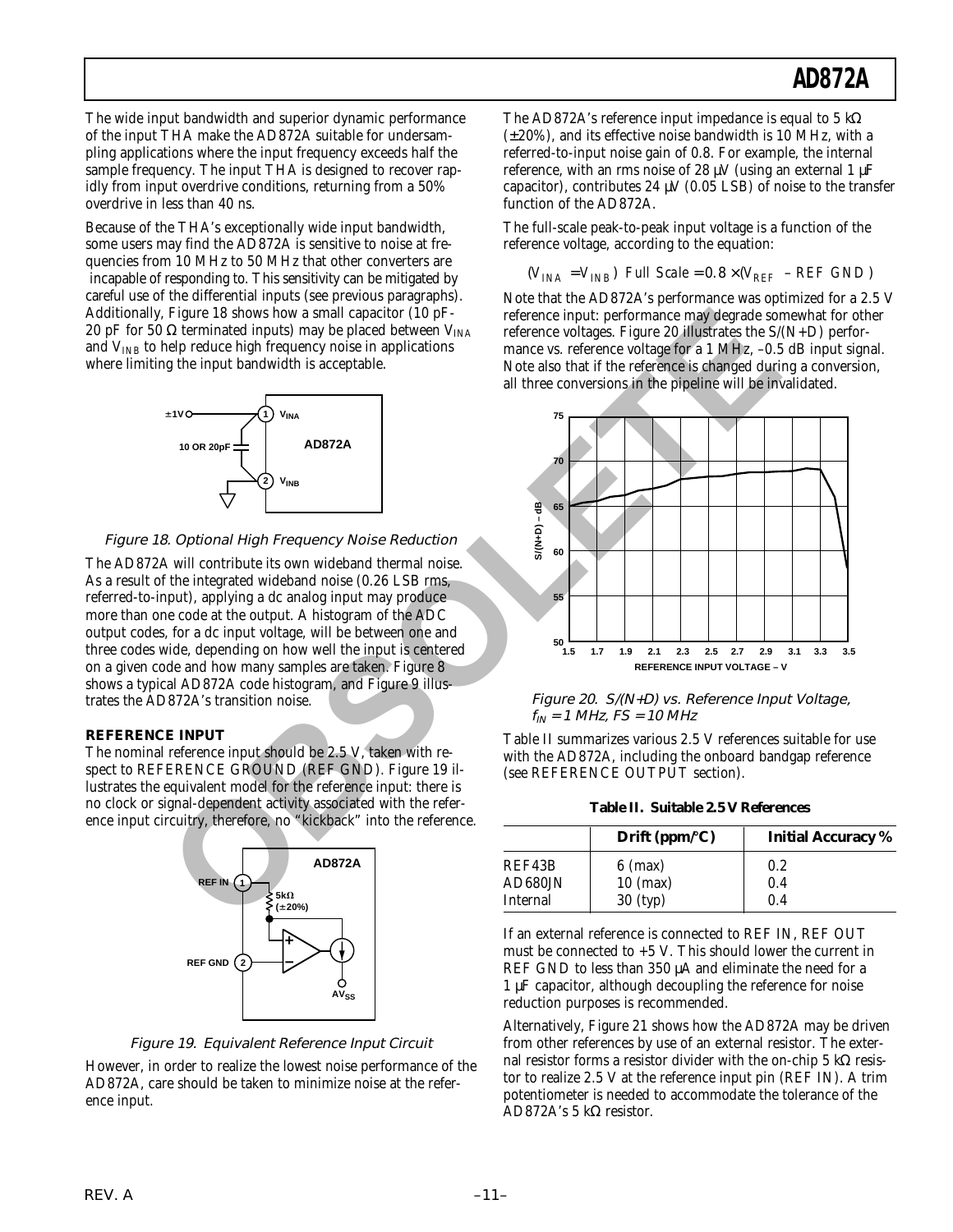

Figure 21. Optional +5 V Reference Input Circuit

#### **REFERENCE GROUND**

The REF GND pin provides the reference point for both the reference input, and the reference output. When the internal reference is operating, it will draw approximately 500 µA of current through the reference ground, so a low impedance path to the external common is desirable. The AD872A can tolerate a fairly large difference between REF GND and AGND, up to  $+1$  V, without any performance degradation.

#### **REFERENCE OUTPUT**

The AD872A features an onboard, curvature compensated bandgap reference that has been laser trimmed for both absolute value and temperature drift. The output stage of the reference was designed to allow the use of an external capacitor to limit the wideband noise. As Figure 22 illustrates, *a 1* µ*F capacitor on the reference output is required for stability of the reference output buffer.* Note: If used, an external reference may become unstable with this capacitor in place.



Figure 22. Typical Reference Decoupling Connection

With this capacitor in place, the noise on the reference output is approximately 28 µV rms at room temperature. Figure 23 shows the typical temperature drift performance of the reference, while Figure 24 illustrates the variation in reference voltage with load currents.

The output stage is designed to provide at least 2 mA of output current, allowing a single reference to drive up to four AD872As, or other external loads. The power supply rejection of the reference is better than –54 dB at dc.



Figure 23. Reference Output Voltage vs. Temperature



Figure 24. Reference Output Voltage vs. Output Load

#### **DIGITAL OUTPUTS**

In 28-lead packages, the AD872A output data is presented in twos complement format. Table III indicates offset binary and twos complement output for various analog inputs.

**Table III. Output Data Format**

| <b>Analog Input</b> | <b>Digital Output</b> |                            |          |  |
|---------------------|-----------------------|----------------------------|----------|--|
| $VINA - VINB$       | <b>Offset Binary</b>  | <b>Twos Complement OTR</b> |          |  |
| $≥0.999756$ V       | 1111 1111 1111        | 0111 1111 1111             |          |  |
| 0.999268 V          | 1111 1111 1111        | 0111 1111 1111             | 0        |  |
| 0 V                 | 1000 0000 0000        | 0000 0000 0000             | $\theta$ |  |
| $-1$ V              | 0000 0000 0000        | 1000 0000 0000             | 0        |  |
| $-1.000244$ V       | 0000 0000 0000        | 1000 0000 0000             |          |  |

Users requiring offset binary encoding may simply invert the *MSB* pin. In the 44-terminal surface mount packages, both MSB and *MSB* bits are provided.

The AD872A features a digital out-of-range (OTR) bit that goes high when the input exceeds positive full scale or falls below negative full scale. As Table III indicates, the output bits will be set appropriately according to whether it is an out-of-range high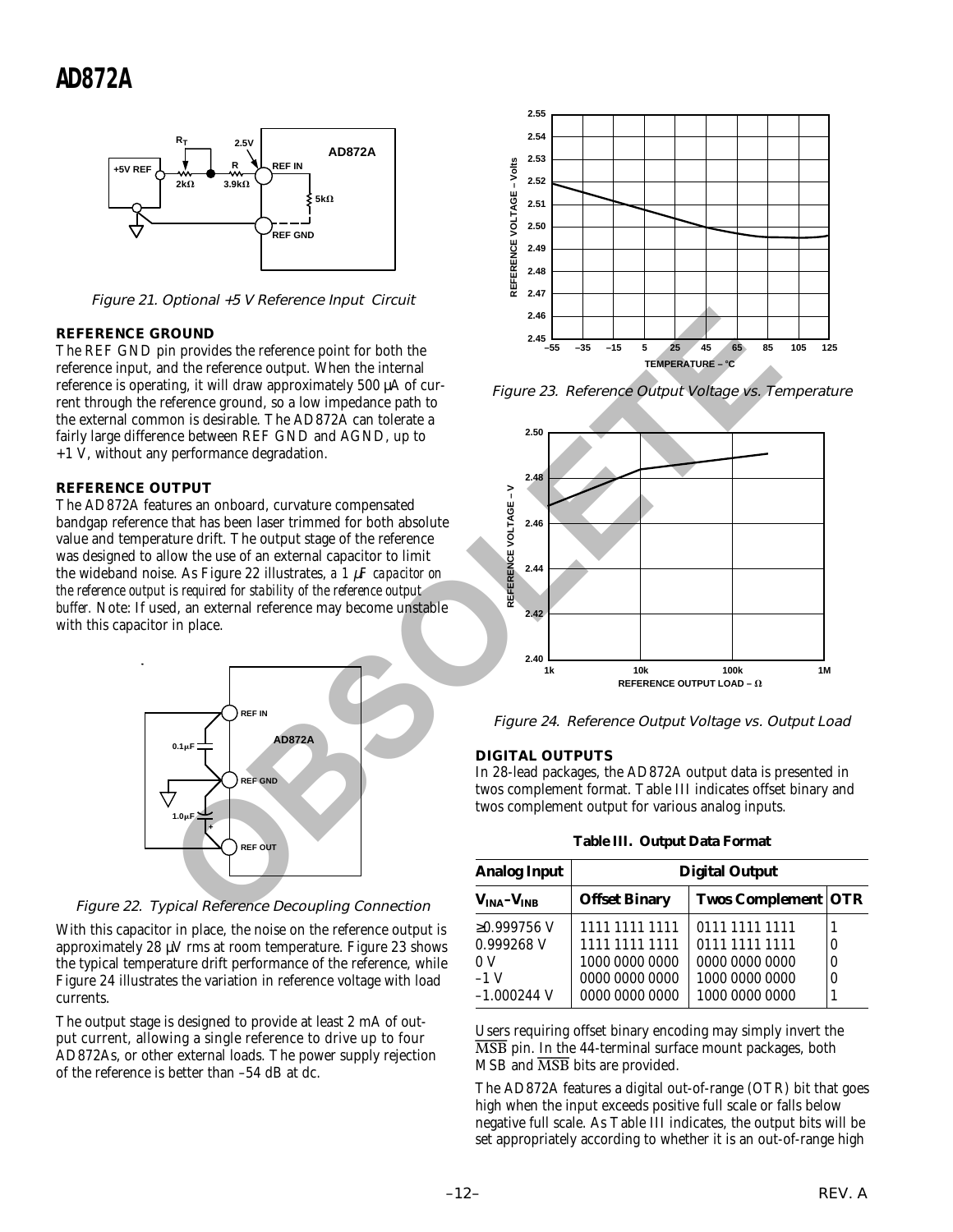condition or an out-of-range low condition. Note that if the input is driven beyond  $+1.5$  V, the digital outputs may not stay at +FS, but may actually fold back to midscale.

The AD872A's CMOS digital output drivers are sized to provide sufficient output current to drive a wide variety of logic families. However, large drive currents tend to cause glitches on the supplies and may affect  $S/(N+D)$  performance. Applications requiring the AD872A to drive large capacitive loads or large fanout may require additional decoupling capacitors on  $DRV<sub>DD</sub>$ and  $DV_{DD}$ . In extreme cases, external buffers or latches could be used.

#### **THREE-STATE OUTPUTS**

The 44-terminal surface mount AD872A offers three-state outputs. The digital outputs can be placed into a three-state mode by pulling the OUTPUT ENABLE (OEN) pin LOW. Note that this function is not intended to be used to pull the AD872A on and off a bus at 10 MHz. Rather, it is intended to allow the ADC to be pulled off the bus for evaluation or test modes. Also, to avoid corruption of the sampled analog signal during conversion (3 clock cycles), it is highly recommended that the AD872A be placed on the bus prior to the first sampling.



Figure 25. Three-State Output Timing Diagram

For timing budgetary purposes, the typical access and float delay times for the AD872A are 50 ns.

#### **CLOCK INPUT**

The AD872A internal timing control uses the two edges of the clock input to generate a variety of internal timing signals. The optimal clock input should have a 50% duty cycle; however, sensitivity to duty cycle is significantly reduced for clock rates of less than 10 megasamples per second.



Figure 26. Divide-by-Two Clock Circuit

Due to the nature of on-chip compensation circuitry, the duty cycle should be maintained between 40% and 60% even for clock rates less than 10 MSPS. One way to realize a 50% duty cycle clock is to divide down a clock of higher frequency, as shown in Figure 26.

In this case, a 20 MHz clock is divided by 2 to produce the 10 MHz clock input for the AD872A. In this configuration, the duty cycle of the 20 MHz clock is irrelevant.

The input circuitry for the CLKIN pin is designed to accommodate both TTL and CMOS inputs. The quality of the logic input, particularly the rising edge, is critical in realizing the best possible jitter performance for the part: the faster the rising edge, the better the jitter performance.

As a result, careful selection of the logic family for the clock driver, as well as the fanout and capacitive load on the clock line, is important. Jitter-induced errors become more pronounced at higher frequency, large amplitude inputs, where the input slew rate is greatest.

The AD872A is designed to support a sampling rate of 10 MSPS; running at slightly faster clock rates may be possible, although at reduced performance levels. Conversely, some slight performance improvements might be realized by clocking the AD872A at slower clock rates. Figure 27 presents the S/(N+D) vs. clock frequency for a 1 MHz analog input.



 Figure 27. Typical S/(N+D) vs. Clock Frequency,  $f_{IN}$  = 1 MHz, Full-Scale Input

The power dissipated by the correction logic and output buffers is largely proportional to the clock frequency; running at reduced clock rates provides a slight reduction in power consumption. Figure 28 illustrates this tradeoff.



Figure 28. Typical Power Dissipation vs. Clock Frequency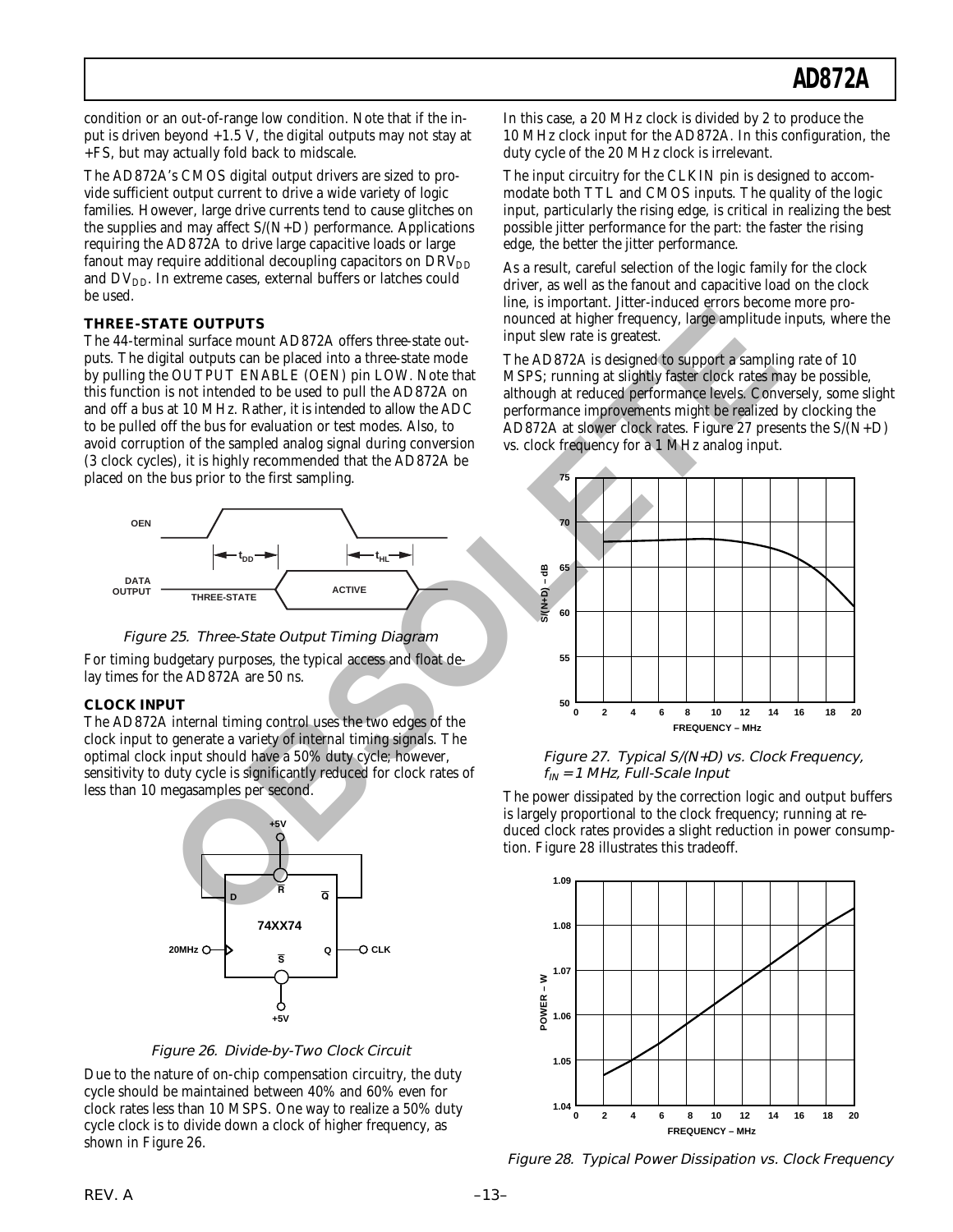#### **ANALOG SUPPLIES AND GROUNDS**

The AD872A features separate analog and digital supply and ground pins, helping to minimize digital corruption of sensitive analog signals. In general,  $AV_{SS}$  and  $AV_{DD}$ , the analog supplies, should be decoupled to AGND, the analog common, as close to the chip as physically possible. Care has been taken to minimize the signal dependence of the power supply currents; however, the analog supply currents will be proportional to the reference input. With REFIN at 2.5 V, the typical current into  $AV<sub>DD</sub>$  is 85 mA, while the typical current out of  $AV_{SS}$  is 115 mA. Typically, 30 mA will flow into the AGND pin.

Careful design and the use of differential circuitry provide the AD872A with excellent rejection of power supply noise over a wide range of frequencies, as illustrated in Figure 29.



 Figure 29. Power Supply Rejection vs. Frequency, 100 mV p-p Signal on Power Supplies

Figure 30 shows the degradation in SNR resulting from 100 mV of power supply ripple at various frequencies. As Figure 30 shows, careful decoupling is required to realize the specified dynamic performance. Figure 34 demonstrates the recommended decoupling strategy for the supply pins. Note that in extremely noisy environments, a more elaborate supply filtering scheme may be necessary.



 Figure 30. SNR vs. Supply Noise Frequency  $(f_{IN} = 1 MHz)$ 

#### **DIGITAL SUPPLIES AND GROUNDS**

The digital activity on the AD872A chip falls into two general categories: CMOS correction logic, and CMOS output drivers. The internal correction logic draws relatively small surges of current, mainly during the clock transitions; in the 44-terminal package, these currents flow through pins DGND and DV<sub>DD</sub>. The output drivers draw large current impulses while the output bits are changing. The size and duration of these currents are a function of the load on the output bits: large capacitive loads are to be avoided. In the 44-terminal package, the output drivers are supplied through dedicated pins DRGND and DRV<sub>DD</sub>. Pin count constraints in the 28-lead packages require that the digital and driver supplies share package pins (although they have separate bond wires and on-chip routing). The decoupling shown in Figure 34 is appropriate for a reasonable capacitive load on the digital outputs (typically 20 pF on each pin). Applications involving greater digital loads should consider increasing the digital decoupling proportionately, and/or using external buffers/ latches.

#### **APPLICATIONS OPTIONAL ZERO AND GAIN TRIM**

The AD872A is factory trimmed to minimize zero error, gain error and linearity errors. In some applications the zero and gain errors of the AD872A need to be externally adjusted to zero. If required, both zero error and gain error can be trimmed with external potentiometers as shown in Figure 31. Note that gain error adjustments must be made with an external reference.

Zero trim should be adjusted first. Connect  $V_{INA}$  to ground and adjust the 10 kΩ potentiometer such that a nominal digital output code of 0000 0000 0000 (twos complement output) exists. Note that the zero trim should be decoupled and that the accuracy of the  $\pm 2.5$  V reference signals will directly affect the offset.

Gain error may then be calibrated by adjusting the REF IN voltage. The REF IN voltage should be adjusted such that a  $+1$  V input on  $V_{INA}$  results in the digital output code 01111 1111 1111 (twos complement output).



Figure 31. Zero and Gain Error Trims

#### **DIGITAL OFFSET CORRECTION**

The AD872A provides differential inputs that may be used to correct any offset voltages on the analog input. For applications where the input signal contains a dc offset, it may be advantageous to apply a nulling voltage to the  $V_{INB}$  input. Applying a voltage equal to the dc offset will maximize the full-scale input range and therefore the dynamic range. Offsets ranging from  $-0.7$  V to  $+0.5$  V can be corrected.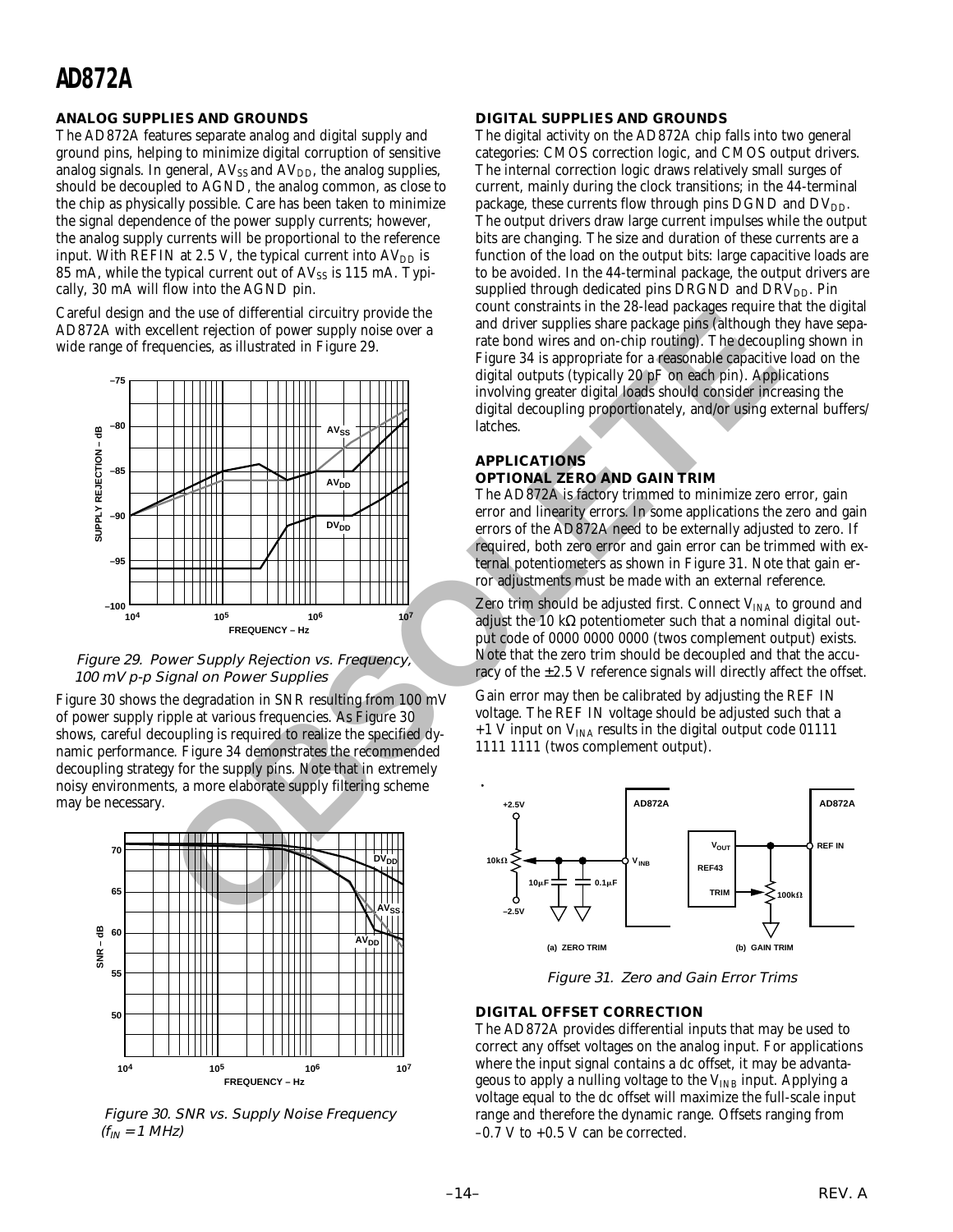Figure 32 shows how a dc offset can be applied using the AD568 12-bit, high speed digital-to-analog converter (DAC). This circuit can be used for applications requiring offset adjustments on every clock cycle. The AD568 connection scheme is used to provide a  $-0.512$  V to  $+0.512$  V output range. The offset voltage must be stable on the rising edge of the AD872A clock input.



Figure 32. Offset Correction Using the AD568

**UNDERSAMPLING USING THE AD872A AND AD9100** The AD872A's on-chip THA optimizes transient response while maintaining low noise performance. For super-Nyquist (undersampling) applications it may be necessary to use an external THA with fast track-mode slew rate and hold mode settling time. An excellent choice for this application is the AD9100, an ultrahigh speed track-and-hold amplifier.

In order to maximize the spurious free dynamic range of the circuit in Figure 33 it is advantageous to present a small signal to the input of the AD9100 and then amplify the output to the AD872A's full-scale input range. This can be accomplished with a low distortion, wide bandwidth amplifier such as the AD9617. The circuit uses a gain of 3.5 to optimize  $S/(N+D)$ .

For small scale input signals (–20 dB, –40 dB), the AD872A performs better without the track-and-hold because slewlimiting effects are no longer dominant. To gain the advantages of the added track-and-hold, it is important to give the AD872A a full-scale input.

An alternative to the configuration presented above is to use the AD9101 track-and-hold amplifier. The AD9101 provides a built-in post amplifier with a gain of 4, providing excellent ac characteristics in conjunction with a high level of integration.

As illustrated in Figure 33, it is necessary to skew the AD872A sample clock and the AD9100 sample/hold control. Clock skew  $(t<sub>S</sub>)$  is defined as the time starting at the AD9100's transition into hold mode and ending at the moment the AD872A samples. The AD872A samples on the rising edge of the sample clock, and the AD9100 samples on the falling edge of the sample/hold control. The choice of  $t<sub>S</sub>$  is primarily determined by the settling time of the AD9100. The droop rate of the AD9100 must also be taken into consideration. Using these values, the ideal  $t<sub>S</sub>$  is 17 ns. When choosing clock sources, it is extremely important that the front end track-and-hold sample/hold control is given a very low jitter clock source. This is not as crucial for the AD872A sample clock, because it is sampling a dc signal.



Figure 33. Undersampling Using the AD872A and AD9100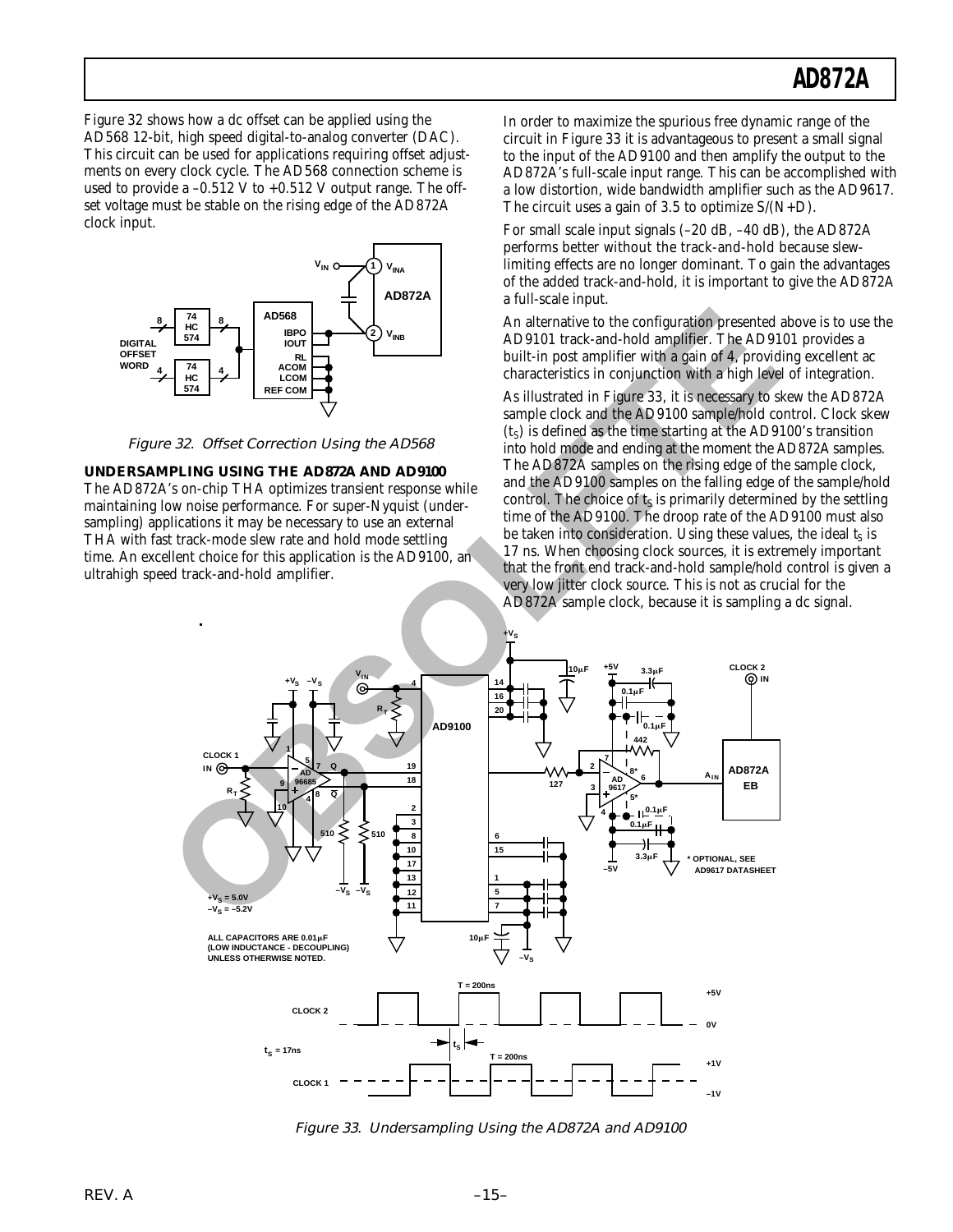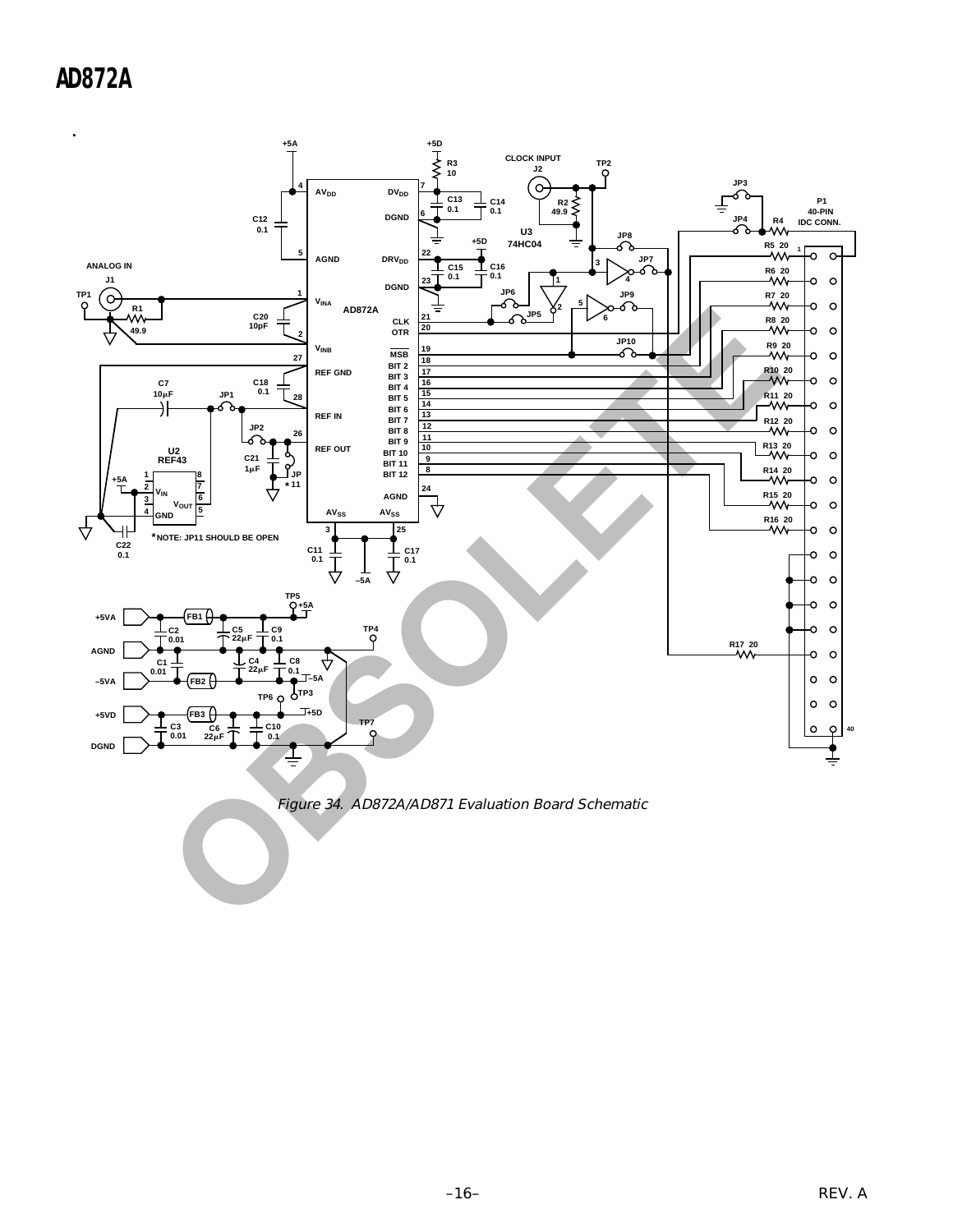

Figure 35. Silkscreen Layer PCB Layout (Not Shown to Scale)

| <b>Table IV. Components List</b> |  |  |  |
|----------------------------------|--|--|--|
|----------------------------------|--|--|--|

| <b>Reference Designator</b>     | <b>Description</b>                      | Quantity       |
|---------------------------------|-----------------------------------------|----------------|
| R <sub>1</sub> , R <sub>2</sub> | Resistor, 1%, Metal Film, 49.9 $\Omega$ | 2              |
| R3                              | Resistor, 1%, Metal Film, 10            |                |
| $R4 - R17$                      | Resistor, 1%, Metal Film, 20            | 14             |
| $C1-C3$                         | SMD Chip Capacitor, $0.01 \mu F$        | 3              |
| $C4-C6$                         | Capacitor, Tantalum, 22 µF              | 3              |
| C7                              | Capacitor, Tantalum, 10 µF              |                |
| C8-C19, C22                     | SMD Chip Capacitor, 0.1 µF              | 13             |
| C20                             | Capacitor, Mica, 10 pF                  |                |
| C <sub>21</sub>                 | Capacitor, Ceramic, 1 µF                | 1              |
| U1                              | AD872A                                  |                |
| U <sub>2</sub>                  | REF43B                                  | 1              |
| U3                              | 74HC04N                                 |                |
| FB1-FB3                         | <b>Ferrite Bead</b>                     | 3              |
| J1, J2                          | <b>BNC</b> Jack                         | $\overline{2}$ |
| JP2, 3, 5, 7, 10                | <b>Jumpers</b>                          | 5              |
| $JP1-JP11$                      | <b>Headers</b>                          | 11             |
| P <sub>1</sub>                  | 40-Pin IDC Connector                    | 1              |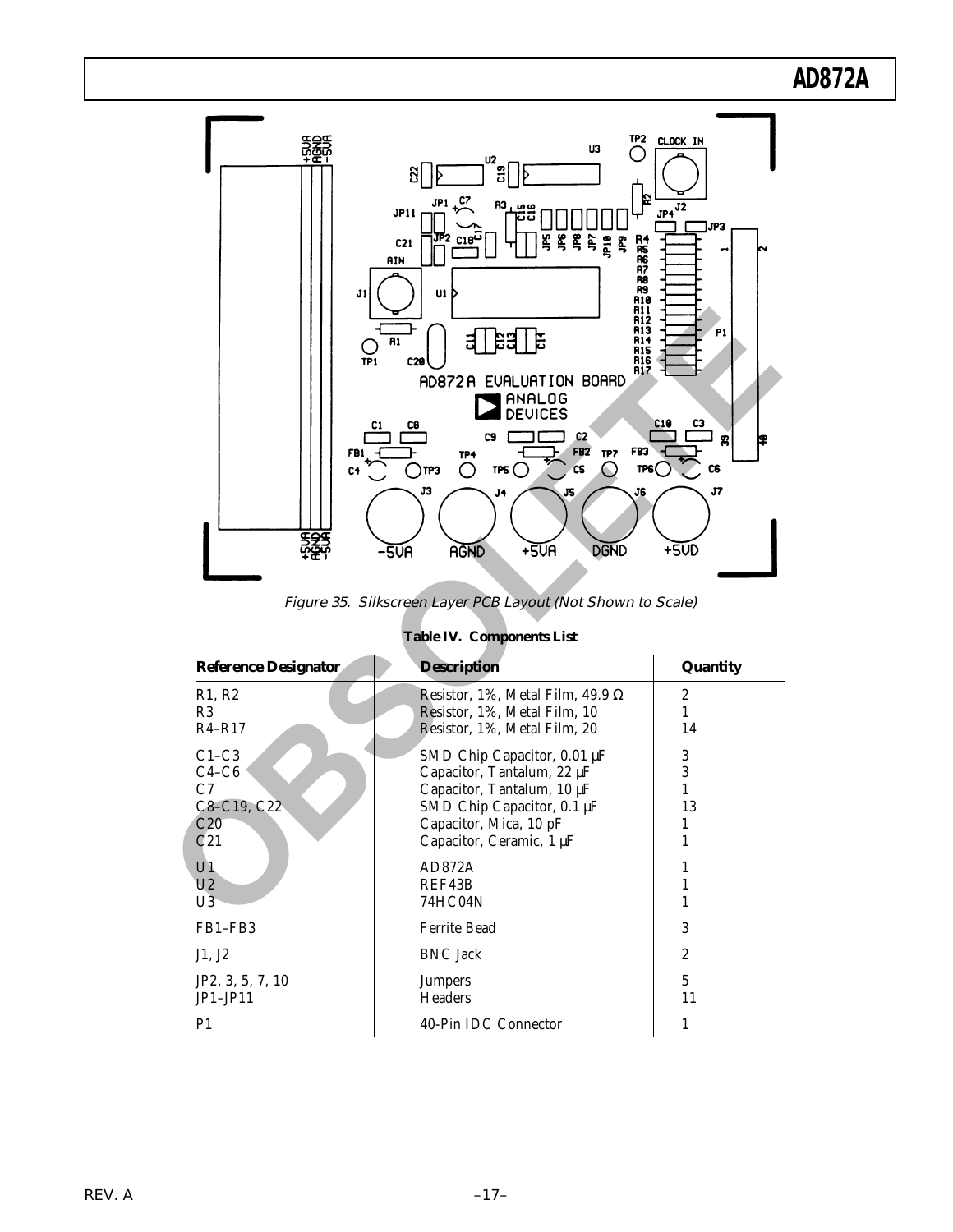

Figure 36. Component Side PCB Layout (Not Shown to Scale)



Figure 37. Solder Side PCB Layout (Not Shown to Scale)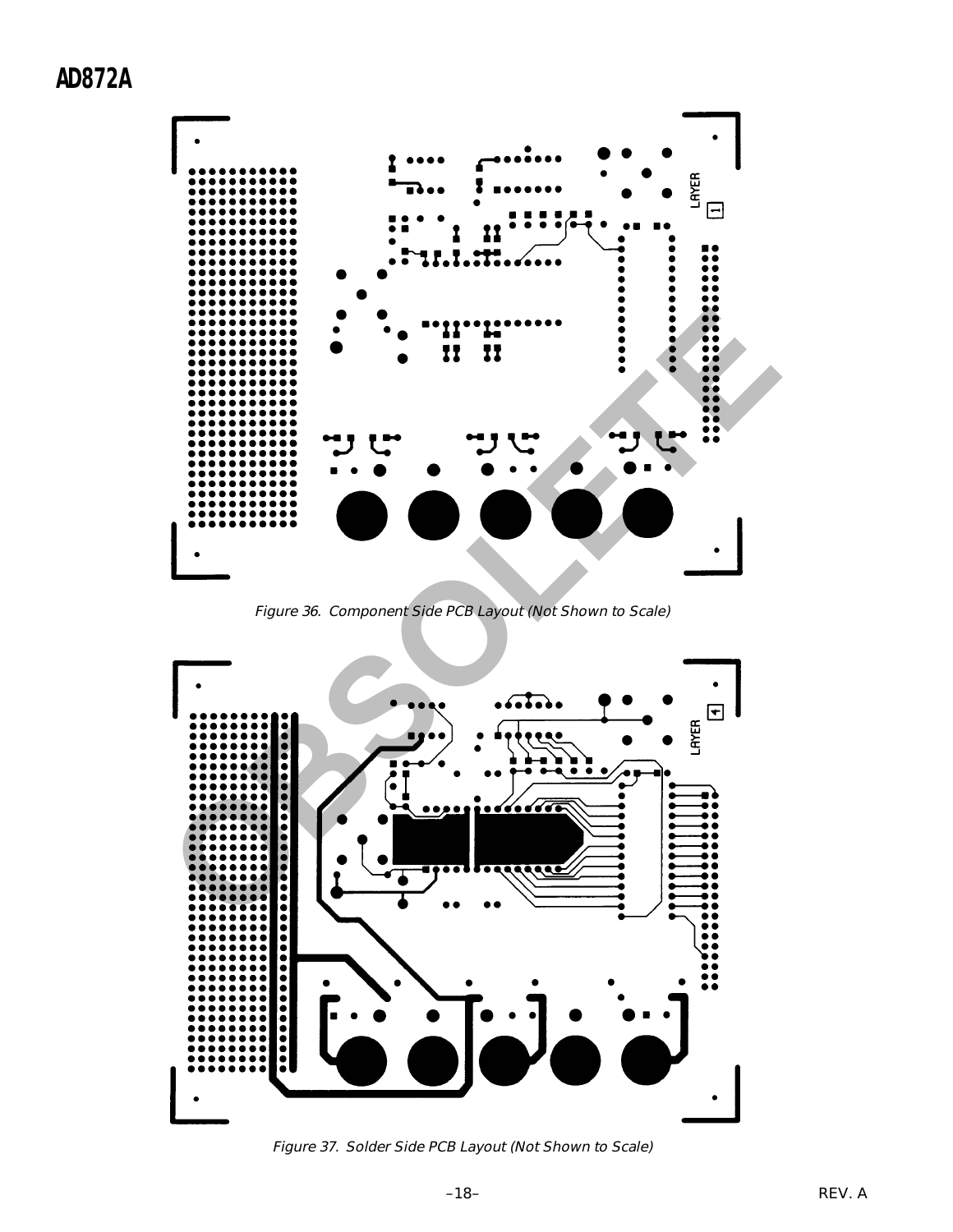

Figure 38. Ground Layer PCB Layout (Not Shown to Scale)



Figure 39. Power Layer PCB Layout (Not Shown to Scale)